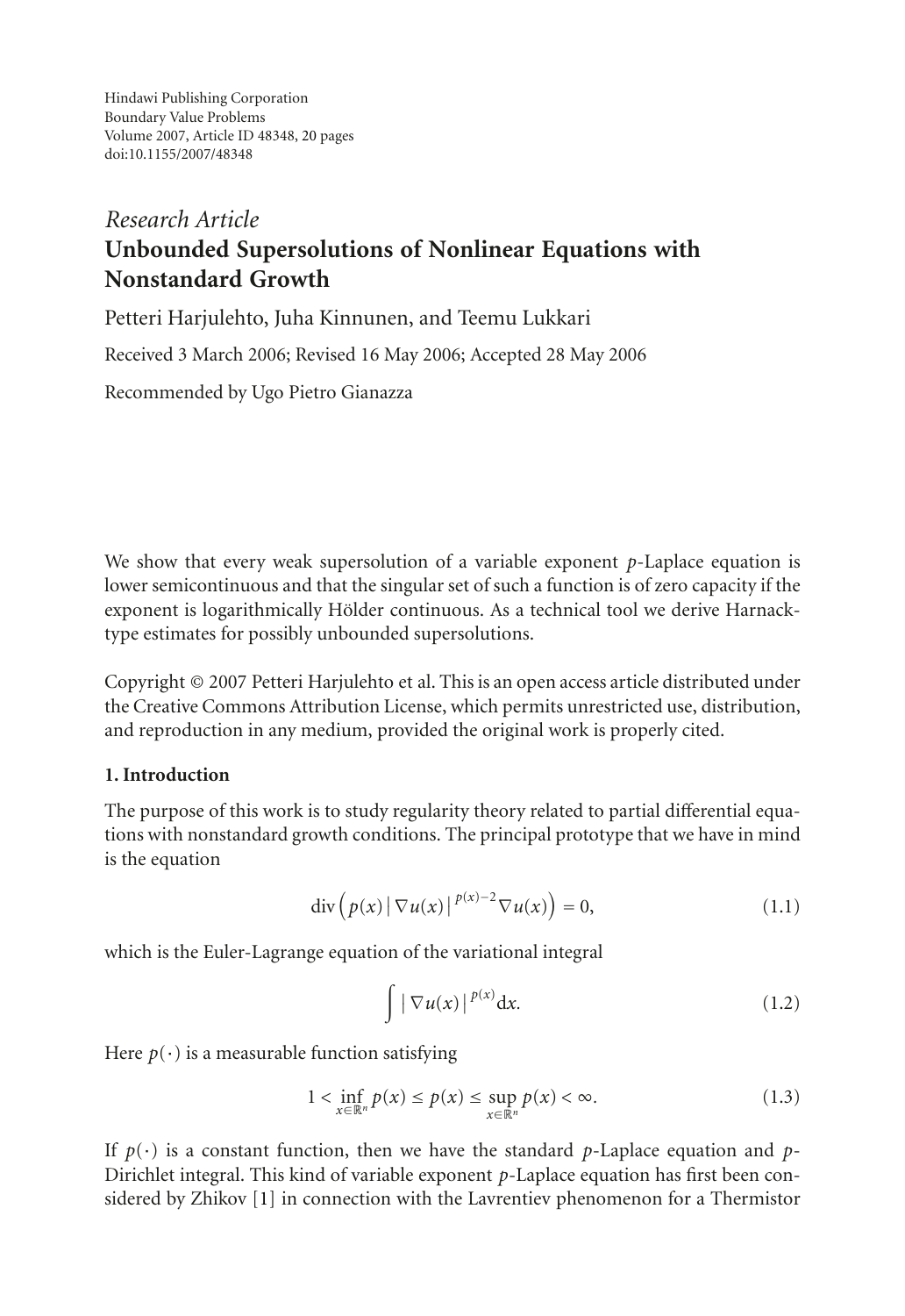problem. By now there is an extensive literature on partial differential equations with nonstandard growth conditions; for example, see [\[2](#page-18-2)[–6\]](#page-18-3).

It has turned out that regularity results for weak solutions of [\(1.1\)](#page-0-0) do not hold without additional assumptions on the variable exponent. In [\[1](#page-18-1)] Zhikov introduced a logarithmic condition on modulus of continuity. Variants of this condition have been expedient tools in the study of maximal functions, singular integral operators, and partial differential equations with nonstandard growth conditions on variable exponent spaces. Under this assumption Harnack's inequality and local Hölder continuity follow from Moser or DeGiorgi-type procedure; see [\[7,](#page-18-4) [8\]](#page-18-5). See also [\[9](#page-18-6)]. An interesting feature of this theory is that estimates are intrinsic in the sense that they depend on the solution itself. For example, supersolutions are assumed to be locally bounded and Harnack-type estimates in [\[7](#page-18-4)] depend on this bound.

In this work we are interested in possibly unbounded supersolutions of  $(1.1)$  and hence the previously obtained estimates are not immediately available for us. The main novelty of our approach is that instead of the boundedness we apply summability estimates for supersolutions. Roughly speaking we are able to replace *L*<sup>∞</sup>-estimates with certain  $L^p$ -estimates for small values of  $p$ . The argument is a modification of Moser's iteration scheme presented in [\[7](#page-18-4)]. However, the modification is not completely straightforward and we have chosen to present all details here. As a by-product, we obtain refinements of results in [\[7](#page-18-4), [9\]](#page-18-6).

After these technical adjustments we are ready for our main results. Solutions are known to be continuous and hence it is natural to ask whether supersolutions are semicontinuous. Indeed, using Harnack-type estimates we show that every supersolution has a lower semicontinuous representative. Thus it is possible to study pointwise behavior of supersolutions. Our main result states that the singular set of a supersolution is of zero capacity. For the capacity theory in variable exponent spaces we refer to [\[10\]](#page-18-7). In fact we study a slightly more general class of functions than supersolutions which corresponds to the class of superharmonic functions in the case when  $p(\cdot)$  is constant; see [\[11,](#page-18-8) [12](#page-18-9)].

## **2. Preliminaries**

A measurable function  $p: \mathbb{R}^n \to (1,\infty)$  is called a variable exponent. We denote

$$
p_A^+ = \sup_{x \in A} p(x), \qquad p_A^- = \inf_{x \in A} p(x), \qquad p^+ = \sup_{x \in \mathbb{R}^n} p(x), \qquad p^- = \inf_{x \in \mathbb{R}^n} p(x) \qquad (2.1)
$$

and assume that  $1 < p^- \leq p^+ < \infty$ .

Let  $\Omega$  be an open subset of  $\mathbb{R}^n$  with  $n \geq 2$ . The variable exponent Lebesgue space  $L^{p(\cdot)}(\Omega)$  consists of all measurable functions *u* defined on  $\Omega$  for which

$$
\int_{\Omega} |u(x)|^{p(x)} dx < \infty.
$$
 (2.2)

The Luxemburg norm on this space is defined as

$$
||u||_{p(\cdot)} = \inf \left\{ \lambda > 0 : \int_{\Omega} \left| \frac{u(x)}{\lambda} \right|^{p(x)} dx \le 1 \right\}. \tag{2.3}
$$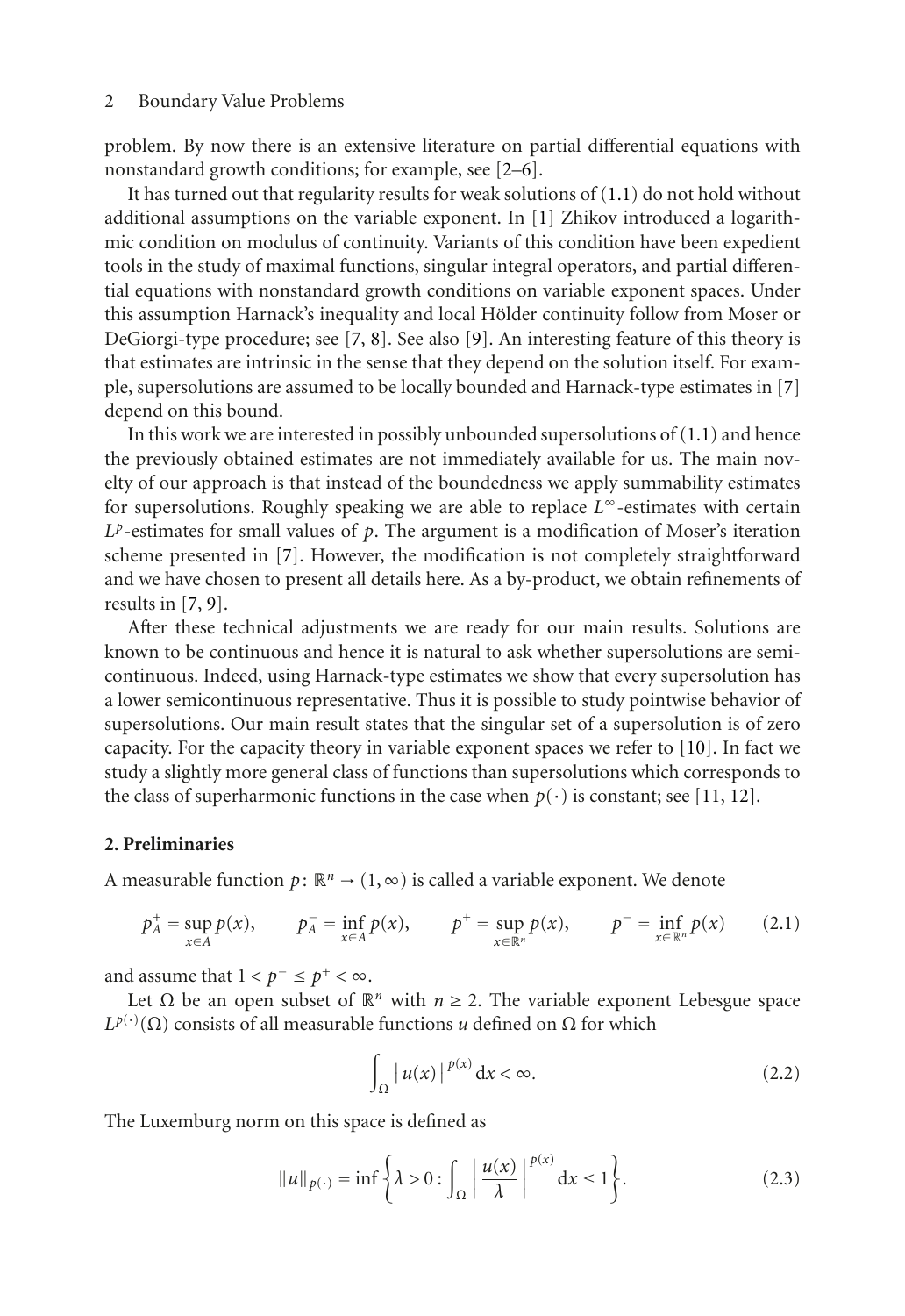Equipped with this norm  $L^{p(\cdot)}(\Omega)$  is a Banach space. The variable exponent Lebesgue<br>space is a special case of a more general Orlicz-Musielak space studied in [13]. For a space is a special case of a more general Orlicz-Musielak space studied in [\[13\]](#page-18-10). For a constant function  $p(\cdot)$  the variable exponent Lebesgue space coincides with the standard Lebesgue space.

The variable exponent Sobolev space  $W^{1,p(\cdot)}(\Omega)$  consists of functions  $u \in L^{p(\cdot)}(\Omega)$ <br>ose distributional gradient  $\nabla u$  exists almost everywhere and belongs to  $L^{p(\cdot)}(\Omega)$ . The whose distributional gradient  $\nabla u$  exists almost everywhere and belongs to  $L^{p(\cdot)}(\Omega)$ . The variable exponent Soboley space  $W^{1,p(\cdot)}(\Omega)$  is a Banach space with the norm variable exponent Sobolev space  $W^{1,p(\cdot)}(\Omega)$  is a Banach space with the norm

$$
||u||_{1,p(\cdot)} = ||u||_{p(\cdot)} + ||\nabla u||_{p(\cdot)}.
$$
\n(2.4)

For basic results on variable exponent spaces we refer to [\[14](#page-18-11)]. See also [\[15](#page-18-12)].

A somewhat unexpected feature of the variable exponent Sobolev spaces is that smooth functions need not be dense without additional assumptions on the variable exponent. This was observed by Zhikov in connection with the so-called Lavrentiev phenomenon. In [\[1\]](#page-18-1) he introduced a logarithmic condition on modulus of continuity of the variable exponent. Next we briefly recall a version of this condition. The variable exponent *p* is said to satisfy a logarithmic Hölder continuity property, or briefly log-Hölder, if there is a constant *C >* 0 such that

$$
|p(x) - p(y)| \le \frac{C}{-\log(|x - y|)}\tag{2.5}
$$

for all  $x, y \in \Omega$  such that  $|x - y| \leq 1/2$ . Under this condition smooth functions are dense in variable exponent Sobolev spaces and there is no confusion to define the Sobolev space with zero boundary values  $W_0^{1,p(\cdot)}(\Omega)$  as the completion of  $C_0^{\infty}(\Omega)$  with respect to the norm  $||u||_{\infty}$ . We refer to [16, 17] for the details norm  $||u||_{1,p(.)}$ . We refer to [\[16,](#page-18-13) [17\]](#page-18-14) for the details.

In this work we do not need any deep properties of variable exponent spaces. For our purposes, one of the most important facts about the variable exponent Lebesgue spaces is the following. If *E* is a measurable set with a finite measure, and *p* and *q* are variable exponents satisfying  $q(x) \le p(x)$  for almost every  $x \in E$ , then  $L^{p(\cdot)}(E)$  embeds<br>continuously into  $L^{q(\cdot)}(E)$ . In particular this implies that every function  $u \in W^{1,p(\cdot)}(\Omega)$ continuously into  $L^{q(\cdot)}(E)$ . In particular this implies that every function  $u \in W^{1,p(\cdot)}(\Omega)$ <br>the holomore to  $W^{1,p_0^-(\Omega)}$  and to  $W^{1,p_0^-(R)}$  where  $P \subset \Omega$  is a holl. For all these facts are also belongs to  $W^{1,p_0^-}_{loc}(\Omega)$  and to  $W^{1,p_0^-}(B)$ , where  $B \subset \Omega$  is a ball. For all these facts we refer to [15, 14] refer to [\[15,](#page-18-12) [14](#page-18-11)].

We say that a function  $u \in W^{1,p(\cdot)}_{loc}(\Omega)$  is a weak solution (supersolution) of [\(1.1\)](#page-0-0), if

$$
\int_{\Omega} p(x) |\nabla u|^{p(x)-2} \nabla u \cdot \nabla \varphi \, dx = (\geq) 0 \tag{2.6}
$$

for every test function  $\varphi \in C_0^{\infty}(\Omega)$  ( $\varphi \ge 0$ ). When  $1 < p^{-} \le p^{+} < \infty$  the dual of  $L^{p(\cdot)}(\Omega)$ <br>is the space  $L^{p'(\cdot)}(\Omega)$  obtained by conjugating the exponent pointwise, see [14]. This tois the space  $L^{p'(\cdot)}(\Omega)$  obtained by conjugating the exponent pointwise, see [\[14\]](#page-18-11). This to-<br>explanation with sure definition  $M^{1,p(\cdot)}(\Omega)$  as the convolution of  $C^{\infty}(\Omega)$  involves that we sure gether with our definition  $W_0^{1,p(\cdot)}(\Omega)$  as the completion of *C*<sub>0</sub><sup> $\infty$ </sup>(Ω) implies that we can also test with functions  $\varphi \in W_0^{1,p(\cdot)}(\Omega)$ .<br>Our potation is rather standard, Va

Our notation is rather standard. Various constants are denoted by *C* and the value of the constant may differ even on the same line. The quantities on which the constants depend are given in the statements of the theorems and lemmas. A dependence on *p*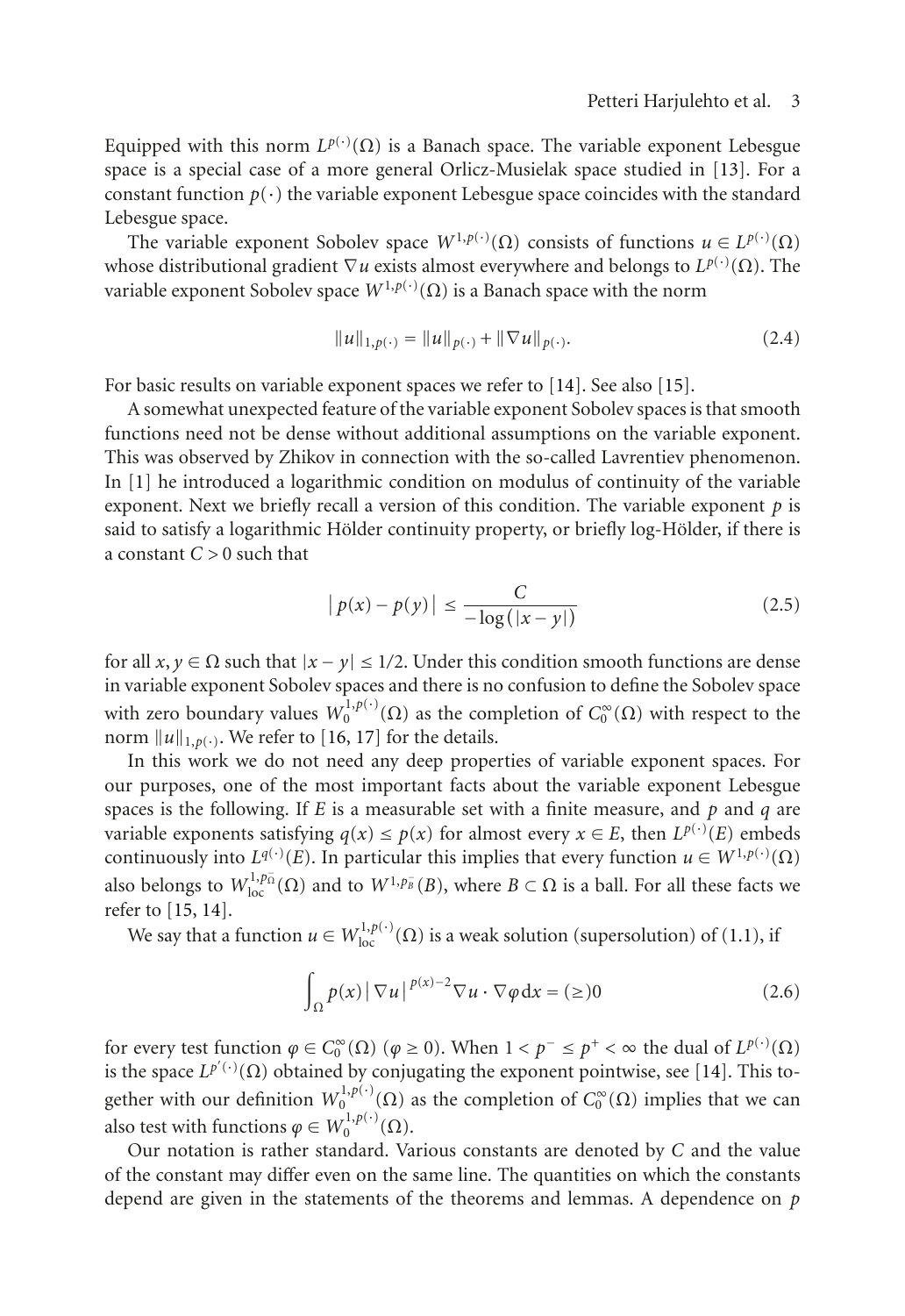includes dependence on the log-Hölder-constant of  $p$ . Note also that due to the local nature of the estimates, the constants depend only on the values of *p* in some ball.

## **3. Harnack estimates**

In this section we prove a weak Harnack inequality for supersolutions. Throughout this section we write

$$
\nu_{\alpha} = u + R^{\alpha},\tag{3.1}
$$

where *u* is a nonnegative supersolution.

We derive a suitable Caccioppoli-type estimate with variable exponents. Our aim is to combine this estimate with the standard Sobolev inequality. Thus we need a suitable passage between constant and variable exponents. This is accomplished in the following lemma.

<span id="page-3-0"></span>Lemma 3.1. *Let E be a measurable subset of* <sup>R</sup>*n. For all nonnegative measurable functions f and g defined on E,*

$$
\int_{E} f g^{p_{E}^{+}} \, \mathrm{d}x \le \int_{E} f \, \mathrm{d}x + \int_{E} f g^{p(x)} \, \mathrm{d}x. \tag{3.2}
$$

*Proof.* The claim follows from an integration of the pointwise inequality

$$
f(x)g(x)^{p_E^-} \le f(x) + f(x)g(x)^{p(x)}.
$$
\n(3.3)

If *p*(*x*) = *p*<sup>*E*</sup> this is immediate. Otherwise we apply Young's inequality with the exponent  $p(x)/p = 1$  $p(x)/p_F^- > 1$ .  $\frac{1}{E} > 1.$ 

<span id="page-3-1"></span>Lemma 3.2 (Caccioppoli estimate). *Suppose that <sup>u</sup> is a nonnegative supersolution in <sup>B</sup>*4*R. Let E be a measurable subset of*  $B_{4R}$  *and*  $\eta \in C_0^\infty(B_{4R})$  *such that*  $0 \le \eta \le 1$ *. Then for every*<br>*no* < 0 there is a constant C depending on p and *n*o such that the inequality *<sup>γ</sup>*<sup>0</sup> *<sup>&</sup>lt;* <sup>0</sup> *there is a constant <sup>C</sup> depending on <sup>p</sup> and <sup>γ</sup>*<sup>0</sup> *such that the inequality*

$$
\int_{E} \nu_{\alpha}^{\gamma-1} |\nabla u|^{p_{E}^{\gamma}} \eta^{p_{B_{4R}}^{\ast}} dx \leq C \int_{B_{4R}} \left( \eta^{p_{B_{4R}}^{\ast}} \nu_{\alpha}^{\gamma-1} + \nu_{\alpha}^{\gamma+p(x)-1} |\nabla \eta|^{p(x)} \right) dx \tag{3.4}
$$

*holds for every*  $\gamma < \gamma_0 < 0$  *and*  $\alpha \in \mathbb{R}$ *.* 

*Proof.* Let  $s = p_{\text{a}_{4R}}^+$ . We want to test with the function  $\psi = v_{\alpha}^2 \eta^s$ . To this end we show *α<sub>μ</sub>* επειδεί *μ* ε *μ*<sub>1</sub>*p*(·)</sup> (*B<sub>4</sub>R*). Since *η* has a compact support in *B<sub>4</sub>R*, it is enough to show that  $\psi \in W_0^{1,p(\cdot)}(B_{4R})$ . Since *η* has a compact support in *B<sub>4R</sub>*, it is enough to show that  $\psi \in W_0^{1,p(\$  $\psi \in W^{1,p(\cdot)}(\Omega)$ . We observe that  $\psi \in L^{p(\cdot)}(\Omega)$  since  $|\nu^{\gamma}_{\alpha}| \eta^s \leq R^{\alpha \gamma}$ . Furthermore, we have

$$
|\nabla \psi| \leq |\gamma v_{\alpha}^{\gamma-1} \eta^s \nabla u + v_{\alpha}^{\gamma} s \eta^{s-1} \nabla \eta| \leq |\gamma| R^{\alpha(\gamma-1)} |\nabla u| + s R^{\alpha \gamma} |\nabla \eta|,
$$
 (3.5)

from which we conclude that  $|\nabla \psi| \in L^{p(\cdot)}(\Omega)$ .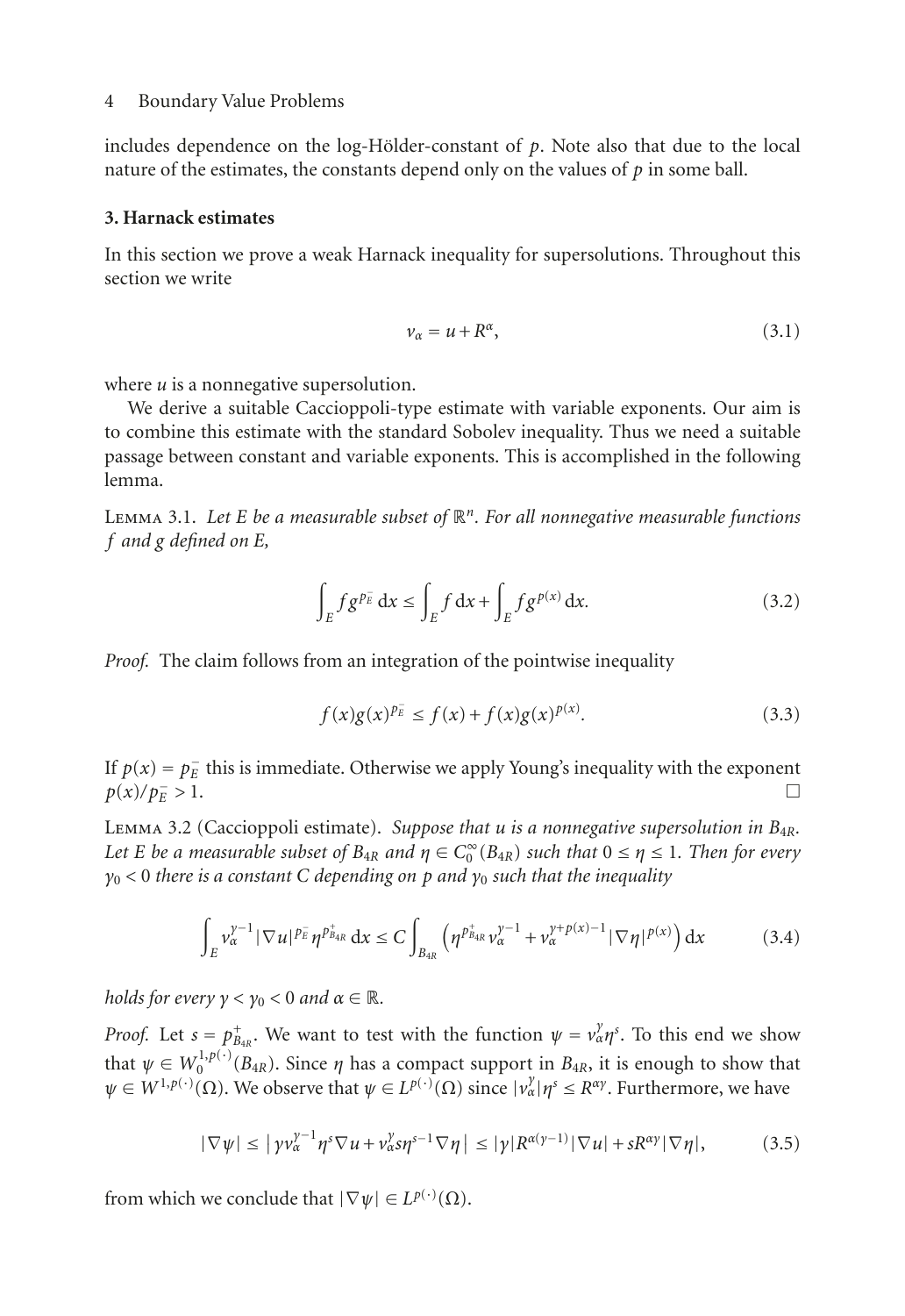Using the facts that  $u$  is a supersolution and  $\psi$  is a nonnegative test function we find that

$$
0 \leq \int_{B_{4R}} p(x) |\nabla u(x)|^{p(x)-2} \nabla u(x) \cdot \nabla \psi(x) dx
$$
  
= 
$$
\int_{B_{4R}} p(x) \gamma |\nabla u|^{p(x)} \eta^{s} v_{\alpha}^{y-1} dx + \int_{B_{4R}} p(x) s |\nabla u|^{p(x)-2} v_{\alpha}^{y} \eta^{s-1} \nabla u \cdot \nabla \eta dx.
$$
 (3.6)

Since  $\gamma$  is a negative number, this implies

$$
|\gamma_0| \, p_{B_{4R}}^- \int_{B_{4R}} |\nabla u|^{p(x)} \eta^s v_\alpha^{\gamma-1} \, dx \le s \int_{B_{4R}} p(x) |\nabla u|^{p(x)-2} v_\alpha^{\gamma} \eta^{s-1} \nabla u \cdot \nabla \eta \, dx. \tag{3.7}
$$

We denote the right-hand side of [\(3.7\)](#page-4-0) by *I*. Since the left-hand side of [\(3.7\)](#page-4-0) is nonnegative, so is *I*. Using the *ε*-version of Young's inequality we obtain

<span id="page-4-0"></span>
$$
I \leq s \int_{B_{4R}} p(x) |\nabla u|^{p(x)-1} v_{\alpha}^{\gamma} \eta^{s-1} |\nabla \eta| dx
$$
  
\n
$$
\leq s \int_{B_{4R}} \left(\frac{1}{\varepsilon}\right)^{p(x)-1} p(x) \frac{\left(v_{\alpha}^{(\gamma+p(x)-1)/p(x)} |\nabla \eta| \eta^{s-s/p'(x)-1}\right)^{p(x)}}{p(x)}
$$
  
\n
$$
+ \varepsilon p(x) \frac{\left(\left|\nabla u\right|^{p(x)-1} \eta^{s/p'(x)} v_{\alpha}^{\gamma-(\gamma+p(x)-1)/p(x)}\right)^{p'(x)}}{p'(x)} dx
$$
  
\n
$$
\leq s \left(\frac{1}{\varepsilon}\right)^{s-1} \int_{B_{4R}} v_{\alpha}^{\gamma+p(x)-1} |\nabla \eta|^{p(x)} \eta^{s-p(x)} dx
$$
  
\n
$$
+ s(s-1) \varepsilon \int_{B_{4R}} |\nabla u|^{p(x)} \eta^{s} v_{\alpha}^{\gamma-1} dx.
$$
\n(3.8)

By combining this with [\(3.7\)](#page-4-0) we arrive at

<span id="page-4-1"></span>
$$
|\gamma_{0}| \bar{p}_{a_{4R}} \int_{B_{4R}} |\nabla u|^{p(x)} \eta^{s} v_{\alpha}^{y-1} dx
$$
\n
$$
\leq s \left(\frac{1}{\varepsilon}\right)^{s-1} \int_{B_{4R}} v_{\alpha}^{y+p(x)-1} |\nabla \eta|^{p(x)} \eta^{s-p(x)} dx + s(s-1)\varepsilon \int_{B_{4R}} |\nabla u|^{p(x)} \eta^{s} v_{\alpha}^{y-1} dx.
$$
\n(3.9)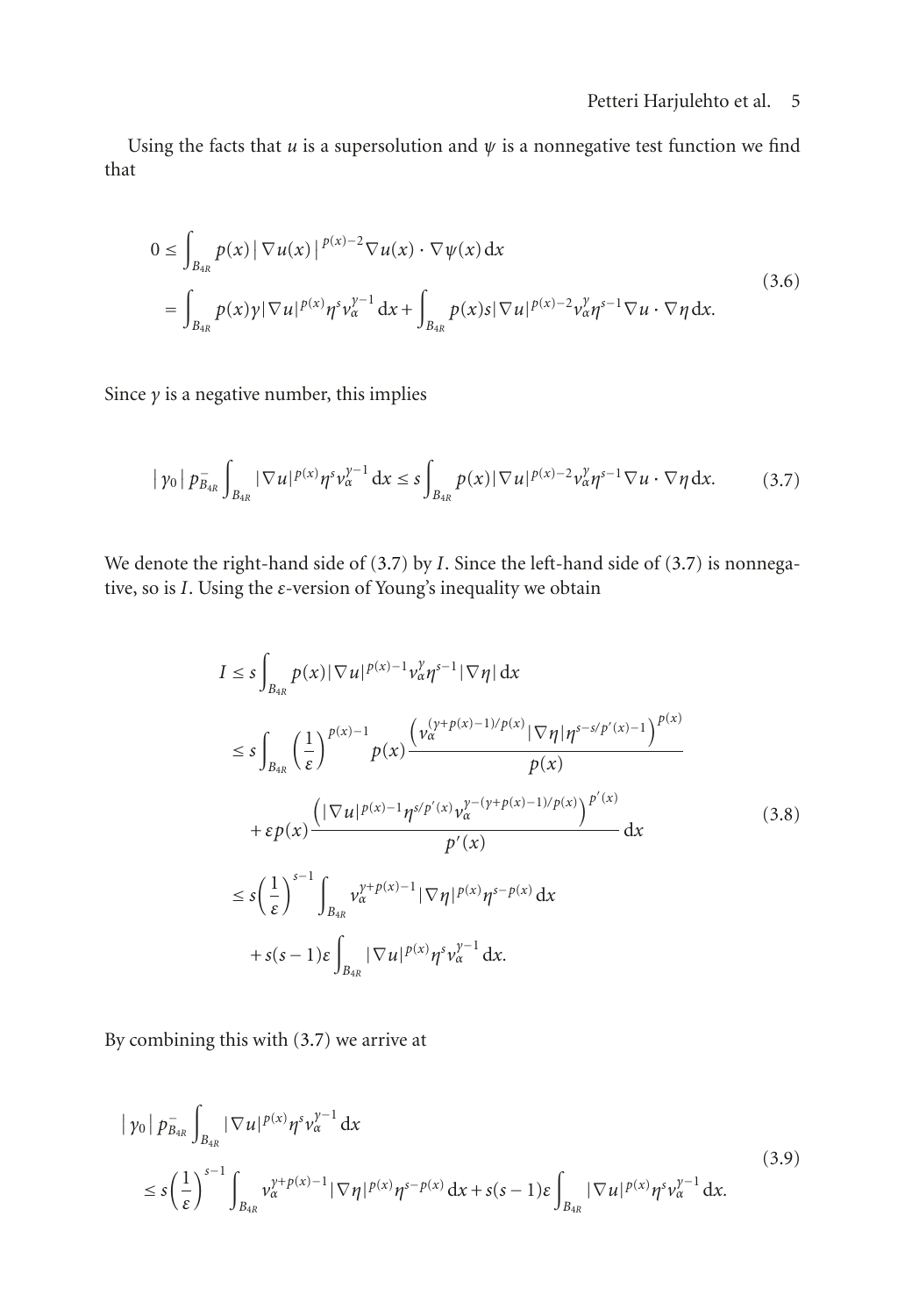By choosing

<span id="page-5-0"></span>
$$
\varepsilon = \min\left\{1, \frac{|\gamma_0| \, p_{B_{4R}}}{2s(s-1)}\right\} \tag{3.10}
$$

we can absorb the last term in [\(3.9\)](#page-4-1) to the left-hand side and obtain

$$
\int_{B_{4R}} |\nabla u|^{p(x)} \eta^s \nu_{\alpha}^{y-1} dx \le s \left( \frac{2s(s-1)}{|\gamma_0| \rho_{B_{4R}}^{\gamma}} + 1 \right)^{s-1} \frac{2}{|\gamma_0| \rho_{B_{4R}}^{\gamma}} \int_{B_{4R}} \nu_{\alpha}^{y+p(x)-1} |\nabla \eta|^{p(x)} dx. \tag{3.11}
$$

Taking  $f = v_{\alpha}^{\gamma-1} \eta^s$  and  $g = |\nabla u|$  in [Lemma 3.1](#page-3-0) and using inequality [\(3.11\)](#page-5-0) we have the desired estimate desired estimate.  $\Box$ 

In the proof of the Caccioppoli estimate we did not use any other assumption on the variable exponent *p* except that  $1 < p^- \le p^+ < \infty$ . From now on we assume the logarithmic Hölder continuity. This is equivalent to the following estimate:

$$
|B|^{-(p_B^+ - p_B^-)} \le C,\t\t(3.12)
$$

where  $B \in \Omega$  is any ball; see for example [\[18](#page-19-0)].

<span id="page-5-2"></span>The next two lemmas will be used to handle the right-hand side of the Caccioppoli estimate.

LEMMA 3.3. If the exponent  $p(\cdot)$  is log-Hölder continuous,

$$
r^{-p(x)} \le Cr^{-p_E^-} \tag{3.13}
$$

*provided*  $x \in E \subset B_r$ .

*Proof.* For *r* ≥ 1 we have  $r^{-p(x)} \le r^{-p\overline{E}}$ . Suppose then that  $0 < r < 1$ . Since  $E \subset B_r$  implies oscants  $f \leq 0$  and obtain  $\csc_{E} p \leq \csc_{B_{r}} p$ , we obtain

$$
r^{-p(x)} \le r^{-p_E^+} \le r^{-(\cos_{E} p)} r^{-p_E^-} \le r^{-(\cos_{E_r} p)} r^{-p_E^-} \le Cr^{-p_E^-},\tag{3.14}
$$

where we used logarithmic Hölder continuity in the last inequality.  $\Box$ 

In the following lemma the barred integral sign denotes the integral average.

<span id="page-5-1"></span>LEMMA 3.4. Let f be a positive measurable function and assume that the exponent  $p(\cdot)$  is log*-Holder continuous. Then ¨*

$$
\int_{B_r} f^{p_{B_r}^+ - p_{B_r}^-} dx \le C \|f\|_{L^s(B_r)}^{p_{B_r}^+ - p_{B_r}^-}
$$
\n(3.15)

*for any*  $s > p_{B_r}^+ - p_{B_r}^-$ . *Br*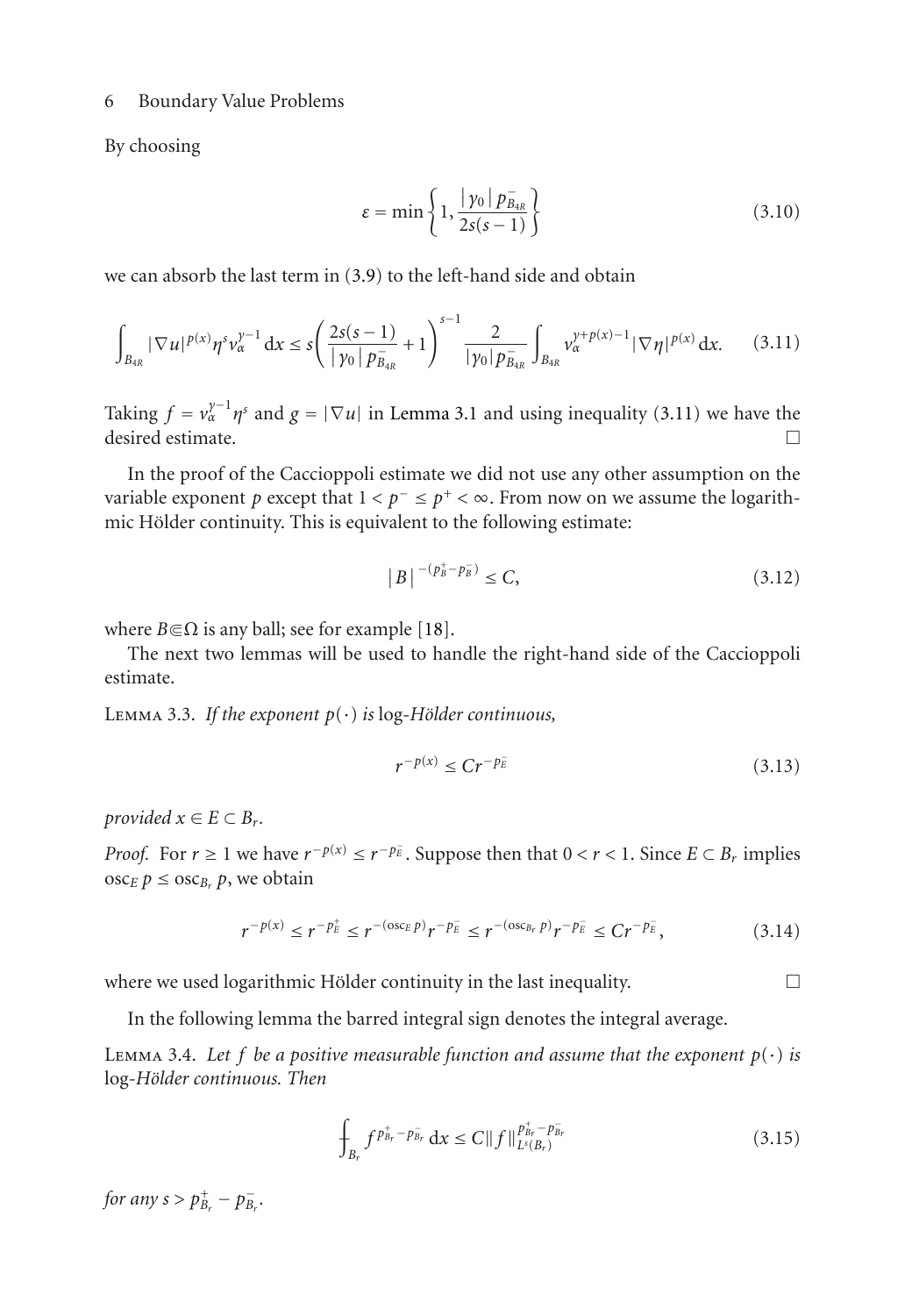*Proof.* Let  $q = p_{B_r}^+ - p_{B_r}^-$ . Hölder's inequality implies

$$
\int_{B_r} f^{p_{B_r}^+ - p_{B_r}^-} dx \leq \frac{C}{r^n} \left( \int_{B_r} 1 dx \right)^{1 - q/s} \left( \int_{B_r} f^s dx \right)^{q/s}
$$
\n
$$
\leq \frac{C}{r^n} r^{n(1 - q/s)} \|f\|_{L^s(B_r)}^q \leq C \|f\|_{L^s(B_r)}^q.
$$
\n(3.16)

Again we used the logarithmic Hölder continuity in the last inequality.  $\Box$ 

Later we apply [Lemma 3.4](#page-5-1) with  $f = u^q$ . In this case the upper bound written in terms  $u$  is of *u* is

$$
C||u||_{L^{q'}(B_r^+ - P_{B_r}^-)}^{q'(p_{B_r}^+ - p_{B_r}^-)}.
$$
\n(3.17)

Now we have everything ready for the iteration. We write

$$
\Phi(f,q,B_r) = \left(\int_{B_r} f^q \, dx\right)^{1/q} \tag{3.18}
$$

<span id="page-6-2"></span>for a nonnegative measurable function *f* .

LEMMA 3.5. Assume that *u* is a nonnegative supersolution in  $B_{4R}$  and let  $R \leq \rho < r \leq 3R$ . *Then the inequality*

$$
\Phi(\nu_1, q\beta, B_r) \le C^{1/|\beta|} \left(1 + |\beta|\right)^{p_{B_{4R}}^+ / |\beta|} \left(\frac{r}{r-\rho}\right)^{p_{B_{4R}}^+ / |\beta|} \Phi\left(\nu_1, \frac{\beta n}{n-1}, B_\rho\right) \tag{3.19}
$$

*holds for every*  $\beta$  < 0 *and*  $1 < q < n/(n - 1)$ *. The constant C depends on n*, *p, and the*  $L^{q's}(B_{4R})$ -norm of *u* with  $s > p_{B_{4R}}^+ - p_{B_{4R}}^-$ .

*Proof.* In [Lemma 3.2](#page-3-1) we take  $E = B_{4R}$  and  $\gamma = \beta - p_{B_{4R}}^- + 1$ . Then  $\gamma < 1 - p_{B_{4R}}^-$  and thus

$$
\int_{B_{4R}} \nu_1^{\beta - p_{B_{4R}}} |\nabla u|^{p_{B_{4R}}} \eta^{p_{B_{4R}}} dx \le C \int_{B_{4R}} \left( \eta^{p_{4R}^+} \nu_1^{\beta - p_{B_{4R}}^-} + \nu_1^{\beta - p_{B_{4R}}^- + p(x)} |\nabla \eta|^{p(x)} \right) dx. \tag{3.20}
$$

Next we take a cutoff function  $\eta \in C_0^{\infty}(B_r)$  with  $0 \le \eta \le 1$ ,  $\eta = 1$  in  $B_\rho$ , and

<span id="page-6-1"></span><span id="page-6-0"></span>
$$
|\nabla \eta| \le \frac{Cr}{R(r-\rho)}.\tag{3.21}
$$

By [Lemma 3.3](#page-5-2) we have

$$
|\nabla \eta|^{-p(x)} \le CR^{-p(x)} \left(\frac{r}{r-\rho}\right)^{p_{B_{4R}}^+} \le CR^{-p_{B_{4R}}}\left(\frac{r}{r-\rho}\right)^{p_{B_{4R}}^+}.\tag{3.22}
$$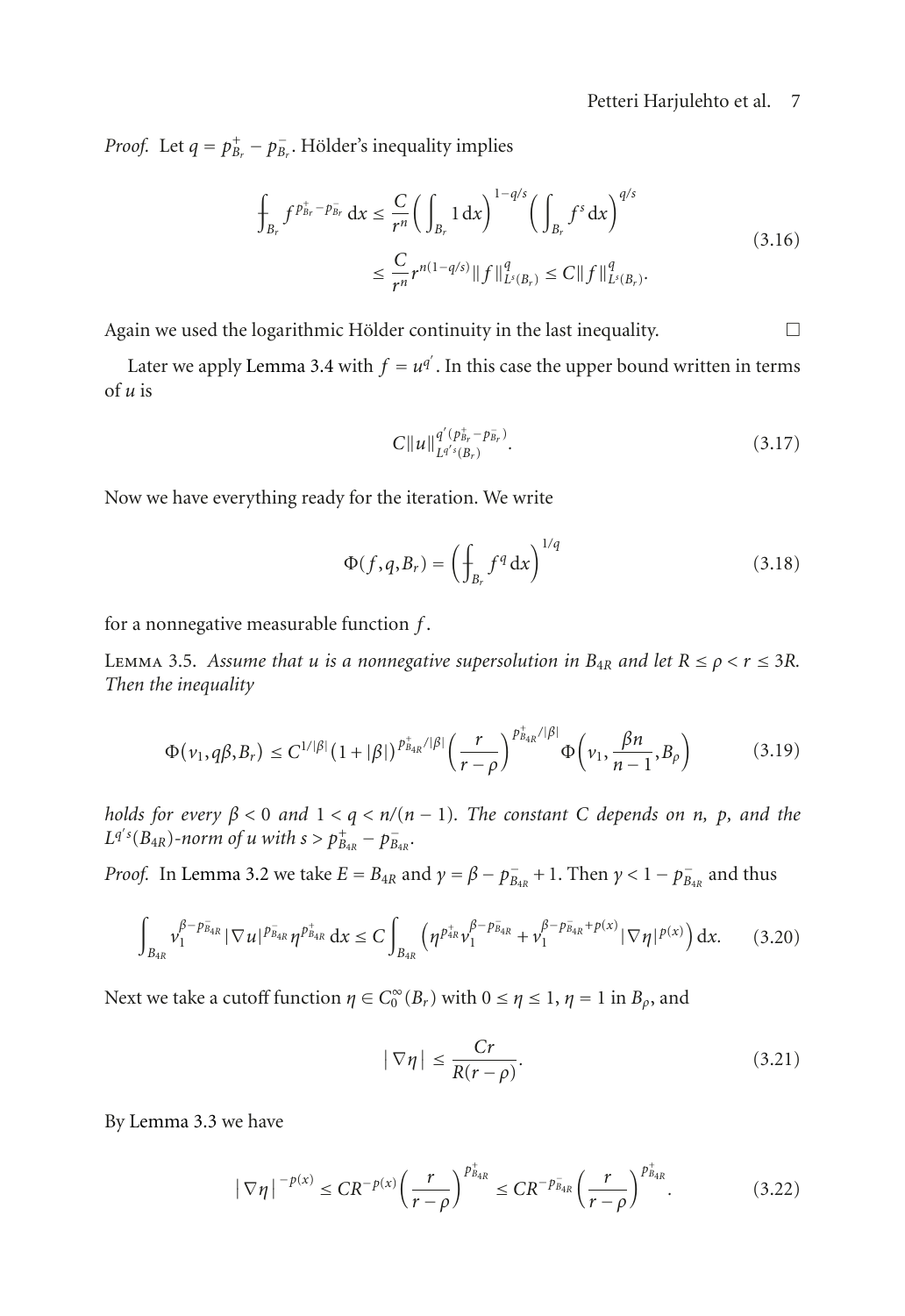Using inequality [\(3.20\)](#page-6-0) with this choice of  $\eta$  we have

$$
\int_{B_{r}} \left| \nabla \left( \nu_{1}^{\beta / p_{B_{4R}}} \eta^{p_{B_{4R}}^{+}/p_{B_{4R}}} \right) \right|^{p_{B_{4R}}} dx
$$
\n
$$
\leq C \int_{B_{r}} |\beta|^{p_{B_{4R}}} \nu_{1}^{\beta - p_{B_{4R}}} |\nabla u|^{p_{B_{4R}}} \eta^{p_{B_{4R}}} dx + C \int_{B_{r}} \nu_{1}^{\beta} \eta^{p_{B_{4R}}^{+} - p_{B_{4R}}} |\nabla \eta|^{p_{B_{4R}}} dx
$$
\n
$$
\leq C |\beta|^{p_{B_{4R}}} \int_{B_{r}} \left( \eta^{p_{B_{4R}}} \nu_{1}^{\beta - p_{B_{4R}}} + \nu_{1}^{\beta - p_{B_{4R}}^{+} + p(x)} |\nabla \eta|^{p(x)} \right) dx + C \int_{B_{r}} \nu_{1}^{\beta} \eta^{p_{B_{4R}}^{+} - p_{B_{4R}}} |\nabla \eta|^{p_{B_{4R}}} dx
$$
\n
$$
\leq C (1 + |\beta|)^{p_{B_{4R}}} \left( \int_{B_{r}} \eta^{p_{B_{4R}}} \nu_{1}^{\beta - p_{B_{4R}}} dx + \int_{B_{r}} \nu_{1}^{\beta - p_{B_{4R}}^{-} + p(x)} |\nabla \eta|^{p(x)} dx + \int_{B_{r}} \nu_{1}^{\beta} |\nabla \eta|^{p_{B_{4R}}} dx \right).
$$
\n(3.23)

Now the goal is to estimate each integral in the parentheses by

$$
\left(\oint_{B_r} v_1^{q\beta} dx\right)^{1/q}.\tag{3.24}
$$

The first integral can be estimated with Hölder's inequality. Since  $v_1^{-p_{\bar{B}_{4R}}} \le R^{-p_{\bar{B}_{4R}}}$ , we have

$$
\int_{B_r} \eta^{p_{B_{4R}}^+} \nu_1^{\beta - p_{B_{4R}}^-} dx \le \left( \int_{B_r} \nu_1^{q(\beta - p_{B_{4R}}^-)} dx \right)^{1/q} \le R^{-p_{B_{4R}}^-} \left( \int_{B_r} \nu_1^{q\beta} dx \right)^{1/q}.
$$
 (3.25)

By  $(3.22)$ , Hölder's inequality, and [Lemma 3.4](#page-5-1) for the second integral we have

$$
\int_{B_r} \rho^{\beta - p_{B_{4R}} + p(x)} |\nabla \eta|^{p(x)} dx
$$
\n
$$
\leq CR^{-p_{B_{4R}}} \left(\frac{r}{r-\rho}\right)^{p_{B_{4R}}} \int_{B_r} \rho^{\beta - p_{B_{4R}} + p(x)}_1 dx
$$
\n
$$
\leq CR^{-p_{B_{4R}}} \left(\frac{r}{r-\rho}\right)^{p_{B_{4R}}^+} \left(\frac{r}{p_{B_r}^+} \rho^{\alpha/(p(x) - p_{B_{4R}}^-)}_1 dx\right)^{1/q'} \left(\frac{r}{p_{B_r}^+} \rho^{\alpha/\beta/2}\right)^{1/q}
$$
\n
$$
\leq CR^{-p_{B_{4R}}} \left(\frac{r}{r-\rho}\right)^{p_{B_{4R}^+}^+} \left(1 + ||\nu_1||_{L^{q'}(B_{4R}^-)}^{q' (p_{B_{4R}}^+ - p_{B_{4R}^-}^-)}\right)^{1/q'} \left(\frac{r}{p_{B_r}^+} \rho^{\alpha/\beta/2}\right)^{1/q}.
$$
\n
$$
(3.26)
$$

Finally, for the third integral we have by Hölder's inequality,

$$
\int_{B_r} v_1^{\beta} |\nabla \eta|^{p_{B_{4R}}} dx \le CR^{-p_{B_{4R}}} \left(\frac{r}{r-\rho}\right)^{p_{B_{4R}}} \left(\frac{r}{r-\rho}\right)^{1/q}.
$$
 (3.27)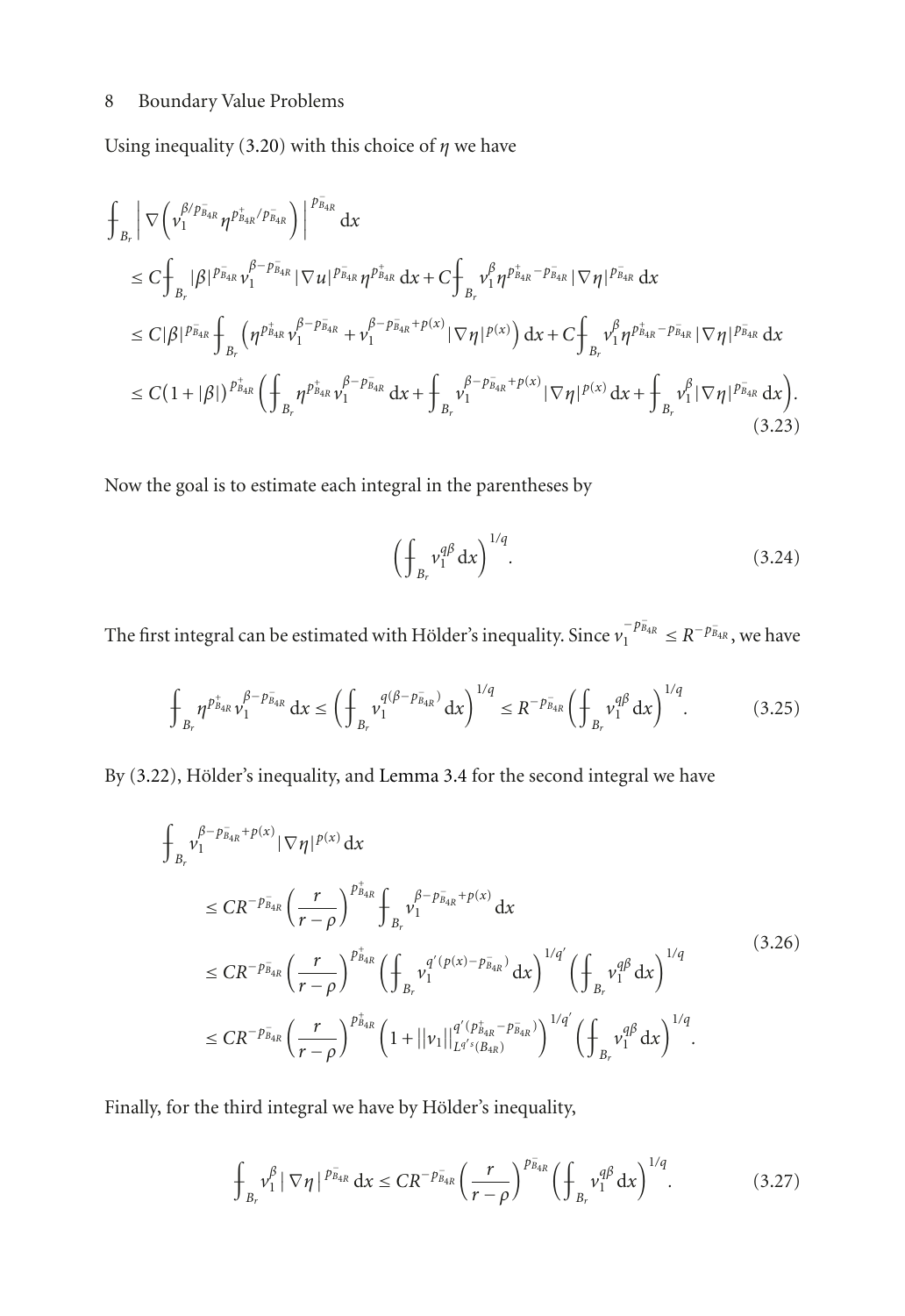Now we have arrived at the inequality

$$
\int_{B_r} \left| \nabla \left( \nu_1^{\beta / \bar{p}_{\bar{a}_R}} \eta^{p_{\bar{b}_{4R}}^+ / p_{\bar{b}_{4R}}^-} \right) \right|^{p_{\bar{B}_{4R}}} dx
$$
\n
$$
\leq C \left( 1 + |\beta| \right)^{p_{\bar{b}_{4R}}} \left( 1 + ||\nu_1||_{L^{q' s}(B_{4R})}^{q' (p_{\bar{b}_{4R}}^+ - p_{\bar{b}_{4R}}^-)} \right)^{1/q'} R^{-p_{\bar{b}_{4R}}} \left( \frac{r}{r - \rho} \right)^{p_{\bar{b}_{4R}}^+} \left( \int_{B_r} \nu_1^{q\beta} dx \right)^{1/q} . \tag{3.28}
$$

By the Sobolev inequality

<span id="page-8-0"></span>
$$
\left(\int_{B_r} |u|^{na/(n-1)} \, \mathrm{d}x\right)^{(n-1)/na} \le CR \left(\int_{B_r} |\nabla u|^a \, \mathrm{d}x\right)^{1/a},\tag{3.29}
$$

where  $u \in W_0^{1,a}(B_r)$  and  $a = p_{B_{4R}}^-$ , and [\(3.28\)](#page-8-0) we obtain

$$
\left(\int_{B_{\rho}} v_1^{\beta n/(n-1)} dx\right)^{(n-1)/n} \leq \left(C \int_{B_r} \left(v_1^{\beta/p_{\bar{B}_{4R}}} \eta^{p_{\bar{B}_{4R}}^+ / p_{\bar{B}_{4R}}^-}\right)^{n p_{\bar{B}_{4R}}^- / (n-1)} dx\right)^{(n-1)/n}
$$
\n
$$
\leq C R^{p_{\bar{B}_{4R}}} \int_{B_r} \left|\nabla \left(v_1^{\beta/p_{\bar{B}_{4R}}} \eta^{p_{\bar{B}_{4R}}^+ / p_{\bar{B}_{4R}}^-}\right)\right|^{p_{\bar{B}_{4R}}} dx \qquad (3.30)
$$
\n
$$
\leq C (1+|\beta|)^{p_{\bar{B}_{4R}}^+} \left(\frac{r}{r-\rho}\right)^{p_{\bar{B}_{4R}^+}^+} \left(\int_{B_r} v_1^{q\beta} dx\right)^{1/q}.
$$

The claim follows from this since  $\beta$  is a negative number.  $\Box$ 

<span id="page-8-1"></span>The next lemma is the crucial passage from positive exponents to negative exponents in the Moser iteration scheme.

LEMMA 3.6. *Assume that u is a nonnegative supersolution in*  $B_{4R}$  *and*  $s > p_{B_{4R}}^+ - p_{B_{4R}}^-$ . Then<br>*there exist constants*  $a_8 > 0$  and C depending on n, p, and  $I^s(B_{4R})$ -norm of u such that *there exist constants <sup>q</sup>*<sup>0</sup> *<sup>&</sup>gt;* <sup>0</sup> *and <sup>C</sup> depending on <sup>n</sup>, <sup>p</sup>, and <sup>L</sup><sup>s</sup>* (*B*4*R*)*-norm of <sup>u</sup> such that*

$$
\Phi(\nu_1, q_0, B_{3R}) \le C\Phi(\nu_1, -q_0, B_{3R}). \tag{3.31}
$$

*Proof.* Choose a ball  $B_{2r} \subset B_{4R}$  and a cutoff function  $\eta \in C_0^{\infty}(B_{2r})$  such that  $\eta = 1$  in  $B_r$ <br>and  $|\nabla u| \le C/r$ . Taking  $F = B$ , and  $y = 1 - p$ , in Lemma 3.2 we have and  $|\nabla \eta| \le C/r$ . Taking  $E = B_r$  and  $\gamma = 1 - p_{B_r}^-$  in [Lemma 3.2](#page-3-1) we have

$$
\int_{B_r} |\nabla \log \nu_1|^{p_{B_r}^{\mathbf{r}}} dx \le C \bigg( \int_{B_{2r}} \nu_1^{-p_{B_r}^{\mathbf{r}}} + \int_{B_{2r}} \nu_1^{p(x)-p_{B_r}^{\mathbf{r}}} r^{-p(x)} dx \bigg). \tag{3.32}
$$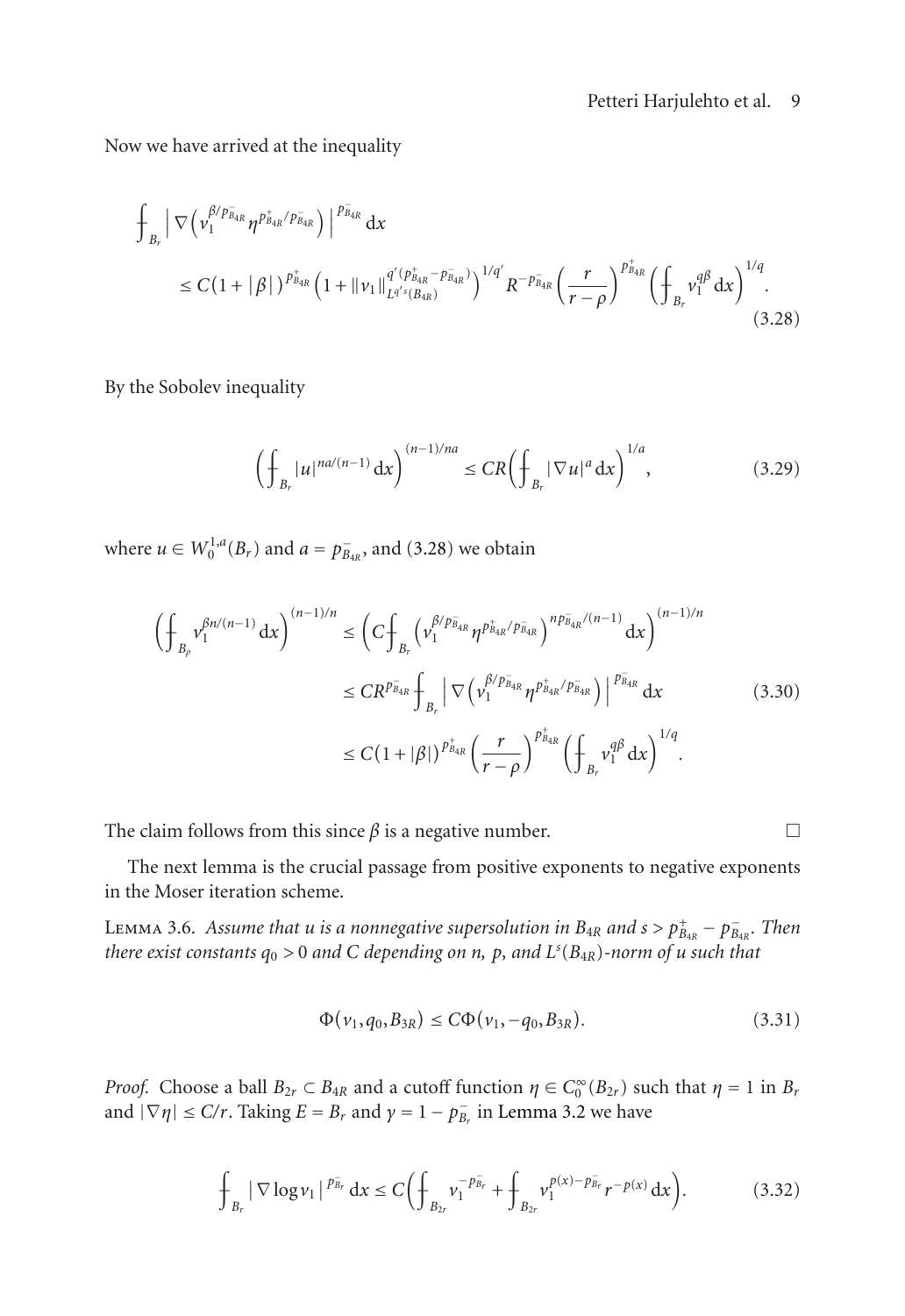Using Lemmas [3.3](#page-5-2) and [3.4](#page-5-1) and the estimate  $v_1^{-p_{\bar{B}_r}} \le R^{-p_{\bar{B}_r}} \le r^{-p_{\bar{B}_r}}$  we have

$$
\int_{B_r} |\nabla \log \nu_1|^{p_{B_r}^-} dx \le C \bigg( r^{-p_{B_r}^-} + r^{-p_{B_{2r}}^-} \int_{B_{2r}} \nu_1^{p(x)-p_{B_r}^-} dx \bigg) \le C \bigg( r^{-p_{B_r}^-} + r^{-p_{B_{2r}}^-} \bigg( 1 + ||\nu_1||_{L^s(B_{4R})}^{p_{B_{4R}^+}^+ - p_{B_{4R}^-}^-} \bigg) \bigg).
$$
\n(3.33)

Let  $f = \log v_1$ . By the Poincaré inequality and the above estimate we obtain

$$
\int_{B_r} |f - f_{B_r}| dx \le (r^{p_{B_r}} \int_{B_r} |\nabla f| dx)^{1/p_{B_r}^{-}}
$$
\n
$$
\le C \Big( 1 + r^{p_{B_r}^{-}} p_{B_{2r}} \Big( 1 + ||v_1||_{L^{s}(B_{4R})}^{p_{B_{4R}}^{+}} p_{B_{4R}}^{-} \Big) \Big)^{1/p_{B_r}^{-}}.
$$
\n(3.34)

Note that  $p_{B_r}^-\geq p_{B_{2r}}^-\text{ since }B_r \subset B_{2r}$ , so that the right-hand side of [\(3.34\)](#page-9-0) is bounded.<br>The rest of the proof is standard. Since (3.34) holds for all balls  $B_2 \subset B_{2r}$ , by the L

The rest of the proof is standard. Since [\(3.34\)](#page-9-0) holds for all balls  $B_{2r} \subset B_{4R}$ , by the John-Nirenberg lemma there exist positive constants  $C_1$  and  $C_2$  depending on the right-hand side of [\(3.34\)](#page-9-0) such that

<span id="page-9-1"></span><span id="page-9-0"></span>
$$
\int_{B_{3R}} e^{C_1|f - f_{B_{3R}}|} dx \le C_2.
$$
\n(3.35)

Using [\(3.35\)](#page-9-1) we can conclude that

$$
\left(\oint_{B_{3R}} e^{C_1 f} dx\right) \left(\oint_{B_{3R}} e^{-C_1 f} dx\right) = \left(\oint_{B_{3R}} e^{C_1 (f - f_{B_{3R}})} dx\right) \left(\oint_{B_{3R}} e^{-C_1 (f - f_{B_{3R}})} dx\right)
$$
\n
$$
\leq \left(\oint_{B_{3R}} e^{C_1 |f - f_{B_{3R}}|} dx\right)^2 \leq C_2^2,
$$
\n(3.36)

which implies that

$$
\left(\oint_{B_{3R}} v_1^{C_1} dx\right)^{1/C_1} = \left(\oint_{B_{3R}} e^{C_1 f} dx\right)^{1/C_1}
$$
\n
$$
\leq C_2^{2/C_1} \left(\oint_{B_{3R}} e^{-C_1 f} dx\right)^{-1/C_1}
$$
\n
$$
= C_2^{2/C_1} \left(\oint_{B_{3R}} v_1^{-C_1} dx\right)^{-1/C_1},
$$
\n(3.37)

so that we can take  $q_0 = C_1$ .

Note that the exponent  $q_0$  in [Lemma 3.6](#page-8-1) also depends on the  $L^s(B_{4R})$ -norm of *u*. More precisely, the constant *<sup>C</sup>*<sup>1</sup> obtained from the John-Nirenberg lemma is a universal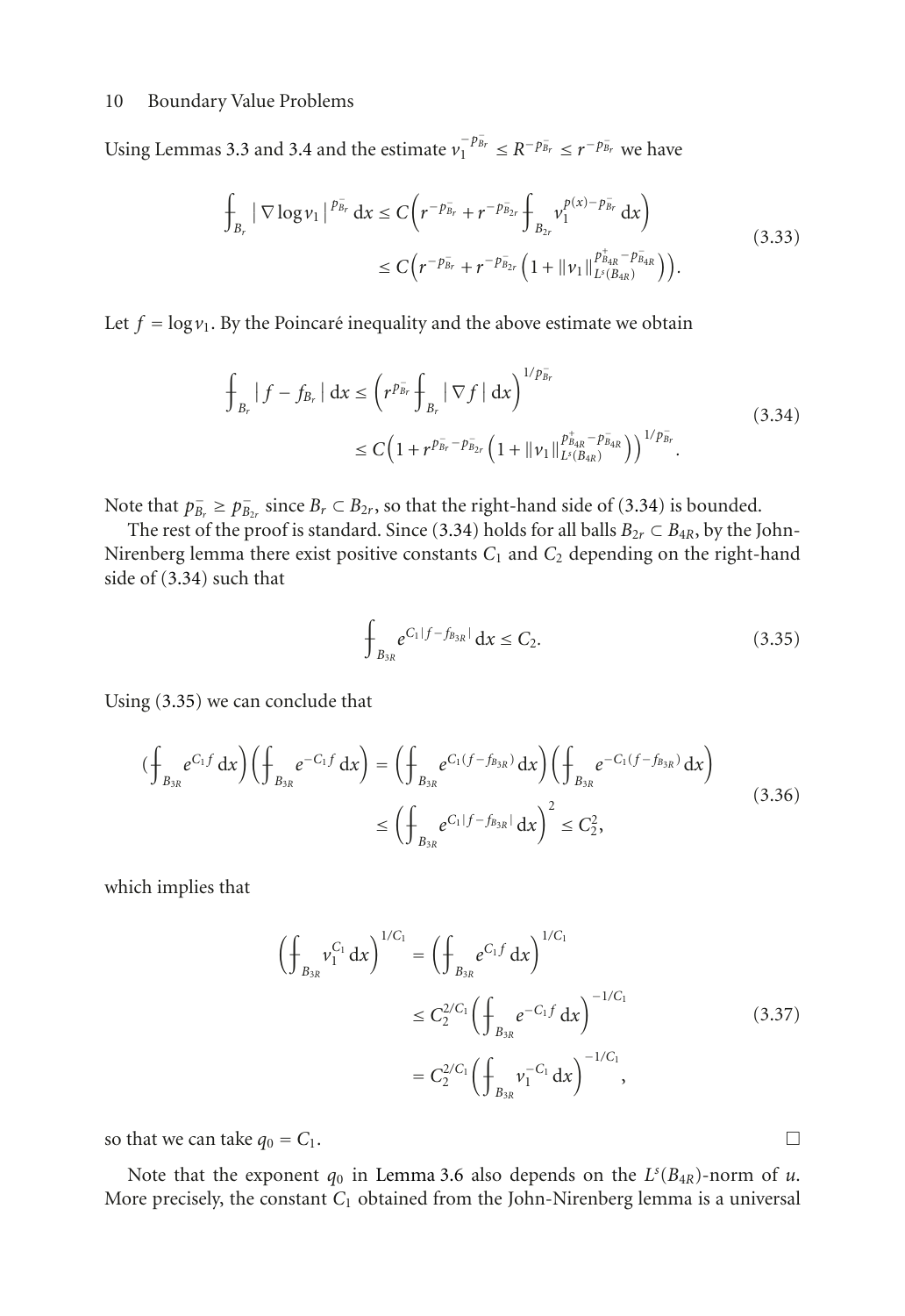constant divided by the right-hand side of [\(3.34\)](#page-9-0). Thus we have

$$
q_0 = \frac{C}{C' + ||u||_{L^s(B_{4R})}^{\frac{p}{p_{4R}} - p_{B_{4R}}}}.
$$
\n(3.38)

The following weak Harnack inequality is the main result of this section. It applies also for unbounded supersolutions.

Theorem 3.7 (weak Harnack inequality). *Assume that u is a nonnegative supersolution in B*<sub>4*R*</sub></sub>, 1 < *q* < *n*/(*n* − 1) *and s* >  $p_{B_{4R}}^+ - p_{B_{4R}}^-$ . *Then* 

$$
\left(\oint_{B_{2R}} u^{q_0} \, \mathrm{d}x\right)^{1/q_0} \le C\Big(\operatorname{ess\,inf}_{B_R} u(x) + R\Big),\tag{3.39}
$$

*where <sup>q</sup>*<sup>0</sup> *is the exponent from [Lemma 3.6](#page-8-1) and <sup>C</sup> depends on <sup>n</sup>, <sup>p</sup>, <sup>q</sup>, and <sup>L</sup><sup>q</sup> s* (*B*4*R*)*-norm of u.*

*Remark 3.8.* (1) The main difference compared to Alkhutov's result in [\[7](#page-18-4), [9](#page-18-6)] is that the constant and the exponent depend on the  $L^{q's}(B_{4R})$ -norm of *u* instead of the essential<br>supremum of *u* in  $B_{4R}$ . This is a crucial advantage for us since we are interested in supersupremum of  $u$  in  $B_{4R}$ . This is a crucial advantage for us since we are interested in supersolutions which may be unbounded.

(2) Since the exponent  $p(\cdot)$  is uniformly continuous, we can take for example *q'*<br>by choosing *R* small enough. Thus the constants in the estimates are finite for  $s =$ <sup> $\Omega$ 11</sup> *p*<sub>0</sub> by choosing *R* small enough. Thus the constants in the estimates are finite for all supersolutions *u* in a scale that depends only on *p*(.) supersolutions *u* in a scale that depends only on  $p(\cdot)$ .

*Proof.* Let  $R \le \rho < r \le 3R$ ,  $r_j = \rho + 2^{-j}(r - \rho)$ , and

$$
\xi_j = -\left(\frac{n}{(n-1)q}\right)^j q_0 \tag{3.40}
$$

for  $j = 0, 1, 2, \ldots$  By [Lemma 3.5](#page-6-2) we have

$$
\Phi(\nu_1, \xi_j, B_{r_j}) \le C^{1/|\xi_j|} \left(1 + |\xi_j|\right)^{p_{B_{4R}}^+ / |\xi_j|} \left(\frac{r_j}{r_j - r_{j+1}}\right)^{p_{B_{4R}}^+ / |\xi_j|} \Phi(\nu_1, \xi_{j+1}, B_{r_{j+1}}). \tag{3.41}
$$

An iteration of this inequality yields

$$
\Phi(\nu_{1}, -q_{0}, B_{r}) \leq \prod_{j=0}^{\infty} C^{1/|\xi_{j}|} (1 + |\xi_{j}|)^{p_{B_{4R}}^{\ast}/|\xi_{j}|} \left(\frac{r_{j}}{r_{j} - r_{j+1}}\right)^{p_{B_{4R}}^{\ast}/|\xi_{j}|} \underset{x \in B_{\rho}}{\text{essinf}} \nu_{1}(x)
$$
  

$$
\leq C^{\sum_{j=0}^{\infty} 1/|\xi_{j}|} 2^{\sum_{j=0}^{\infty} j p_{B_{4R}}^{\ast}/|\xi_{j}|} \left(\frac{r}{r - \rho}\right)^{\sum_{j=0}^{\infty} p_{B_{4R}}^{\ast}/|\xi_{j}|} \left(\frac{3.42}{r - \rho}\right)^{\text{max}} \tag{3.42}
$$
  

$$
\times \prod_{j=0}^{\infty} (1 + |\xi_{j}|)^{p_{B_{4R}}^{\ast}/|\xi_{j}|} \underset{x \in B_{\rho}}{\text{ess inf}} \nu_{1}(x).
$$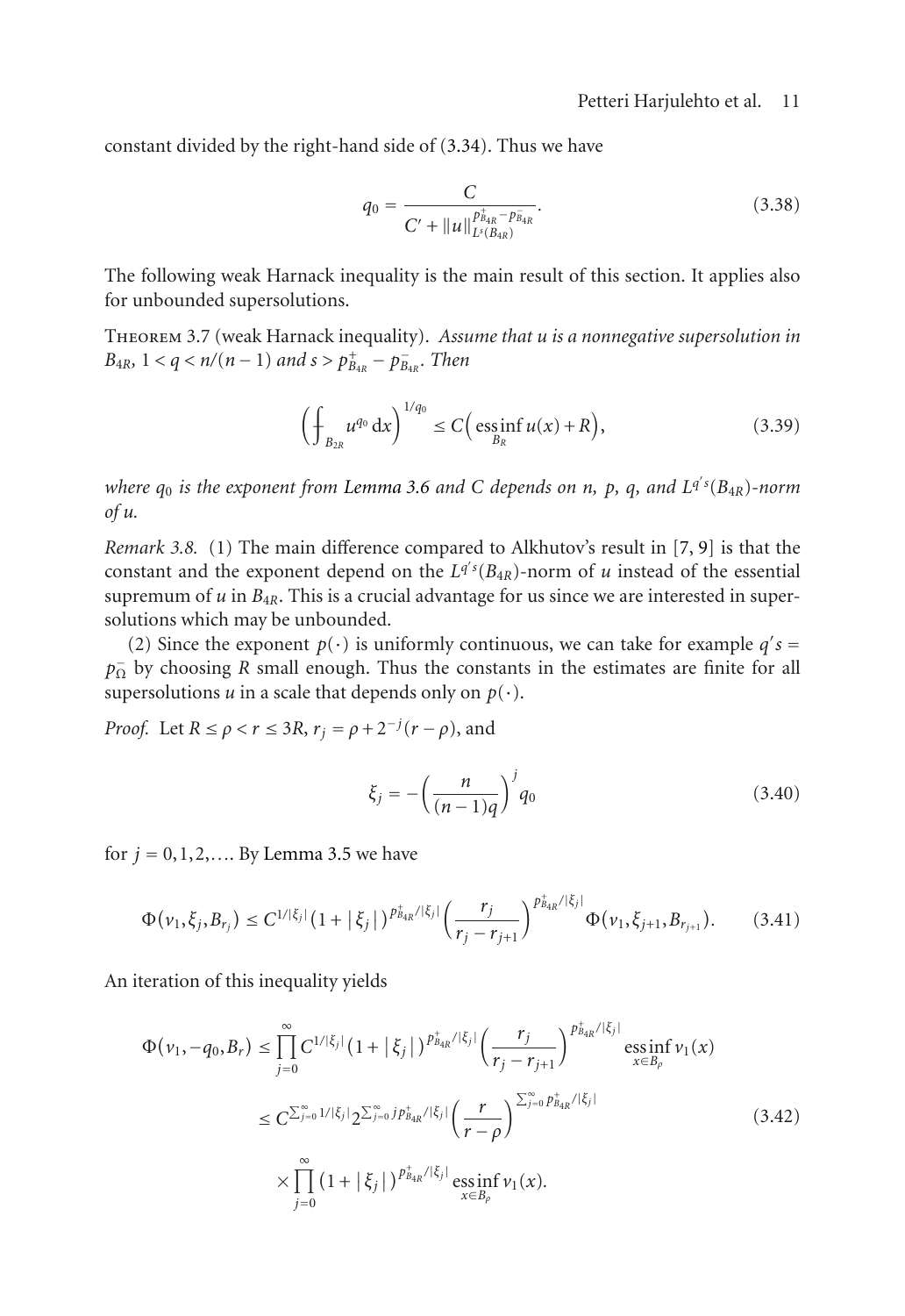We estimate the remaining product by using the fact that  $|\xi_i| > 1$  when  $j > j_0$  and  $|\xi_i| \leq 1$ when  $j \leq j_0$  for some  $j_0$ . This implies that

$$
\prod_{j=0}^{\infty} \left(1 + |\xi_j|\right)^{p_{B_{4R}}^+(|\xi_j|} \le 2^{\sum_{j=0}^{j_0} p_{B_{4R}}^+ / |\xi_j|} 2^{\sum_{j=j_0+1}^{\infty} p_{B_{4R}}^+ / |\xi_j|} \left(\frac{n}{(n-1)q}\right)^{p_{B_{4R}}^+ q_0 \sum_{j=j_0+1}^{\infty} j((n-1)q/n)^j}
$$
  

$$
\le 2^{\sum_{j=0}^{\infty} p_{B_{4R}}^+ / |\xi_j|} \left(\frac{n}{(n-1)q}\right)^{p_{B_{4R}}^+ q_0 \sum_{j=0}^{\infty} j((n-1)q/n)^j}.
$$
\n(3.43)

All the series in the above estimates are convergent by the root test, so we obtain

$$
\Phi(\nu_1, -q_0, B_r) \le C \operatorname{ess\,inf}_{x \in B_\rho} \nu_1(x). \tag{3.44}
$$

Next we choose  $\rho = R$  and  $r = 3R$  and use [Lemma 3.6](#page-8-1) to get

$$
\Phi(\nu_1, q_0, B_{3R}) \le C \underset{x \in B_R}{\text{ess inf}} \nu_1(x). \tag{3.45}
$$

Finally we observe that

$$
\Phi(\nu_1, q_0, B_{2R}) \le C \Phi(\nu_1, q_0, B_{3R}). \tag{3.46}
$$

This completes the proof.  $\Box$ 

[Lemma 3.4](#page-5-1) can be used in the proof of the supremum estimate in [\[7](#page-18-4)] in the same way as in the proof of [Lemma 3.5.](#page-6-2) Combining this with the weak Harnack inequality above one obtains the full Harnack inequality with the constant depending on the  $L^{q's}(B_{4R})$ -<br>norm of the solution instead of the supremum. This implies the local Hölder continuity norm of the solution instead of the supremum. This implies the local Hölder continuity of solutions by the standard technique; see [\[19\]](#page-19-1). Summing up, we have the following theorem.

THEOREM 3.9 (the Harnack inequality). Let *u* be a nonnegative solution in  $B_{4R}$ ,  $1 < q <$ *n*/(*n* − 1)*,* and *s* >  $p_{B_{4R}}^+$  −  $p_{B_{4R}}^-$ *. Then* 

$$
\operatorname*{ess\,sup}_{x \in B_R} u(x) \le C \Big( \operatorname*{ess\,inf}_{x \in B_R} u(x) + R \Big), \tag{3.47}
$$

*where the constant C depends on n, p, and the L<sup>q</sup> s* (*B*4*R*)*-norm of <sup>u</sup>.*

The main difference compared to earlier results is that the constant depends on the  $L^{q's}$ -norm instead of the essential supremum. The following example shows that the con-<br>stant in the Harnack inequality cannot be independent of *u* even if the exponent is I insstant in the Harnack inequality cannot be independent of *u* even if the exponent is Lipschitz continuous.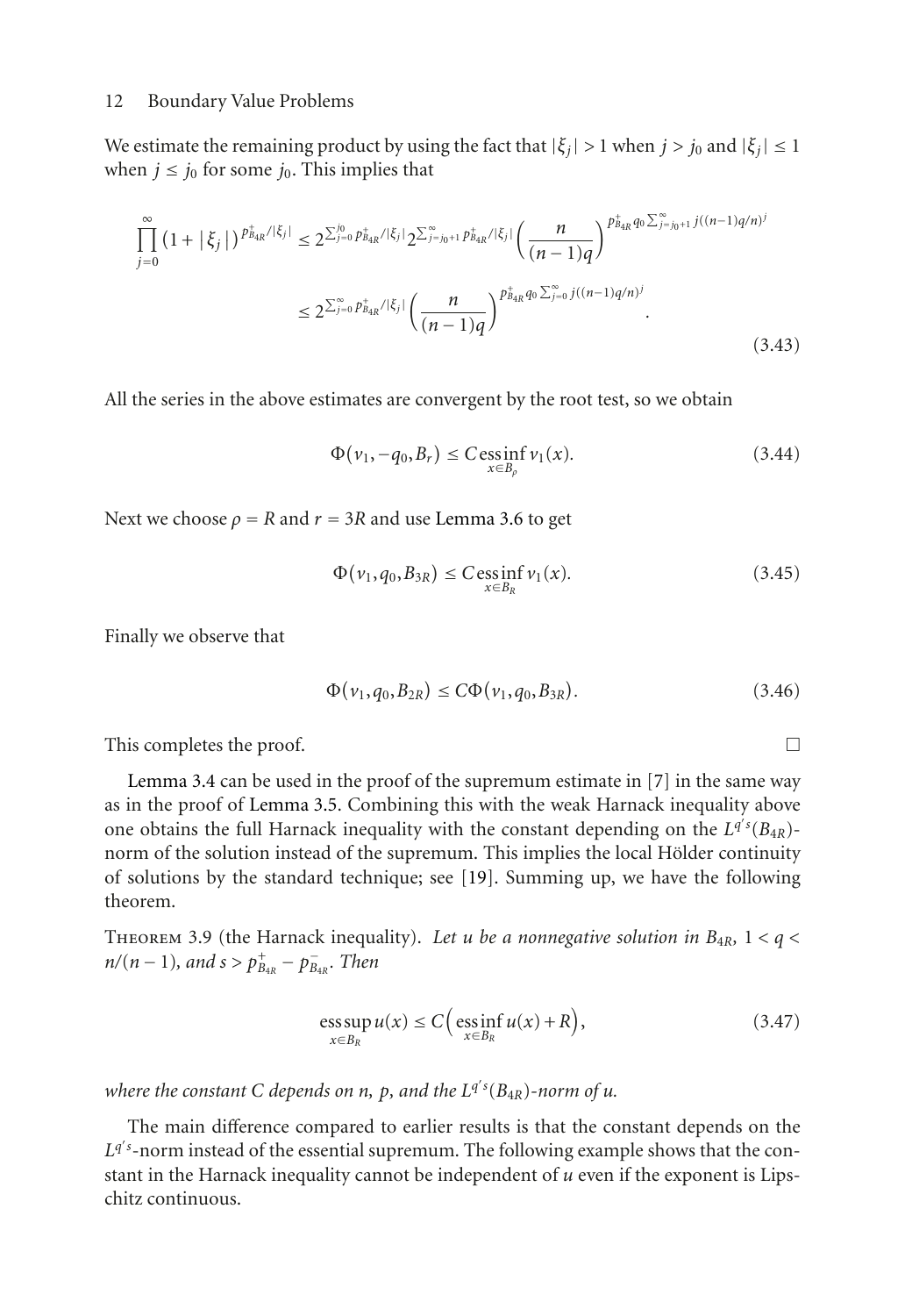*Example 3.10.* Let  $p$ :  $(0,1) \rightarrow (1,\infty)$  be defined by

$$
p(x) = \begin{cases} 3 & \text{for } 0 < x \le \frac{1}{2}, \\ 3 - 2\left(x - \frac{1}{2}\right) & \text{for } \frac{1}{2} < x < 1. \end{cases}
$$
(3.48)

Suppose that  $u_a \in W^{1,p(\cdot)}(0,1)$  is the minimizer of the Dirichlet energy integral with the boundary values by [20] boundary values 0 and  $a > 0$ . Then  $u_a$  is a solution with the same boundary values by [\[20,](#page-19-2) Theorem 5.7].

Theorem 3.2 of [\[21\]](#page-19-3) gives

$$
u_a(x) = \int_0^x \left(\frac{C_a}{p(y)}\right)^{1/(p(y)-1)} dy,
$$
 (3.49)

where  $C_a$  is a constant obtained from the equation

$$
\int_0^1 \left( \frac{C_a}{p(y)} \right)^{1/(p(y)-1)} dy = a.
$$
 (3.50)

Note that if  $a \to \infty$ , then  $C_a \to \infty$ . In (0,1/2) the minimizer is linear,  $u_a(x) = \sqrt{(C_a/3)}x$ . In (1/2, 3/5) the gradient of *u* increases from  $\sqrt{C_a/3}$  to (5C /14)<sup>5/9</sup>. In 11/20, the midnoint  $(1/2,3/5)$  the gradient of *u<sub>a</sub>* increases from  $\sqrt{C_a/3}$  to  $(5C_a/14)^{5/9}$ . In 11/20, the midpoint of  $(1/2,3/5)$  the gradient of *u*<sub>1</sub> is  $(10C/29)^{10/19}$ . Hence we find that of (1/2,3/5), the gradient of  $u_a$  is (10 $C_a/29$ )<sup>10/19</sup>. Hence we find that

$$
u_a\left(\frac{3}{5}\right) \ge \sqrt{\frac{C_a}{3}}\frac{1}{2} + \frac{1}{20}\left(\frac{10C_a}{29}\right)^{10/19}.\tag{3.51}
$$

Let  $B = B(1/2, 1/10) = (2/5, 3/5)$ . Then we obtain

$$
\frac{\operatorname{ess\,sup}_{x \in B} |u_a(x)|}{\operatorname{ess\,inf}_{x \in B} |u_a(x)|} \ge \frac{\sqrt{(C_a/3)}(1/2) + (1/20)(10C_a/29)^{10/19}}{\sqrt{(C_a/3)}(2/5)}
$$
\n
$$
= \frac{5}{4} + \frac{1}{8} \frac{1}{\sqrt{3}} \left(\frac{10}{29}\right)^{10/19} C_a^{1/38} \longrightarrow \infty
$$
\n(3.52)

as  $a \rightarrow \infty$ .

This example can be extended to the planar case by studying functions  $f_a(x, y) = u_a(x)$ in  $\{(x, y): 0 < x < 1, 0 < y < 1\}$  with the exponent  $q(x, y) = p(x)$ .

## **4. The singular set of a supersolution**

First we prove that every supersolution has a lower semicontinuous representative if the exponent  $p(\cdot)$  is log-Hölder. For this purpose, we need the fact that supersolutions are locally bounded from below. This is true because subsolutions are locally bounded above, which can be seen from the proof of Theorem 1 in [\[7\]](#page-18-4).

We set

$$
u^*(x) = \underset{y \to x}{\text{ess}\liminf} \, u(y) = \lim_{r \to 0} \underset{y \in B(x,r)}{\text{ess}\inf} \, u(y). \tag{4.1}
$$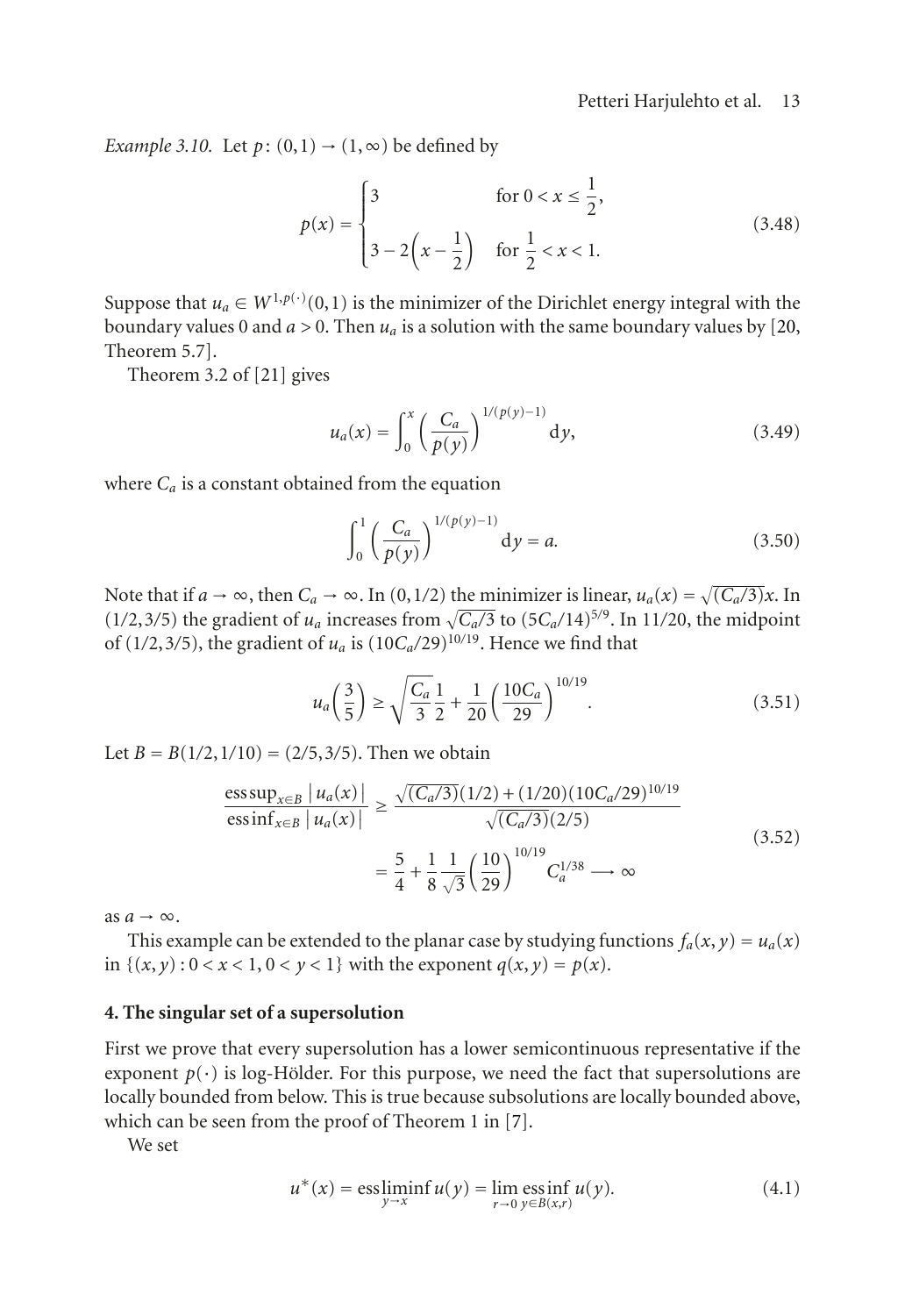THEOREM 4.1. Let  $u$  be a function defined on  $\Omega$  such that

(1) *u is finite almost everywhere, and*

(2)  $\min\{u, \lambda\}$  *is a supersolution for every*  $\lambda > 0$ *.* 

*Then u*<sup>∗</sup> *is lower semicontinuous and*

$$
u^*(x) = u(x) \quad \text{for almost every } x \in \Omega. \tag{4.2}
$$

*Remark 4.2.* Observe that all supersolutions satisfy the assumptions of the previous theorem. We present the result in a slightly more general case, since we would like to include functions which are increasing limits of supersolutions. For bounded supersolutions the theorem has been studied in [\[9](#page-18-6)].

*Proof.* Let  $\Omega' \subseteq \Omega$  and first assume that *u* is bounded above. Pick a point  $x \in \Omega'$ , choose *R* such that  $B(x, 2R) \subset \Omega'$  and let *R* such that *B*(*x*,2*R*)  $\subset \Omega'$  and let

$$
M = \operatorname{ess} \sup_{\Omega'} u + 1. \tag{4.3}
$$

For  $0 < r \leq 2R$  denote  $m(r) = \text{ess inf}_{y \in B(x,r)} u(y)$ . Since supersolutions are locally bounded below, we have  $m(r) > -\infty$  for  $0 < r \leq 2R$ .

The function  $u^*$  is lower semicontinuous since  $u^*_{r}(x) = \operatorname{ess\,inf}_{y \in B(x,r)} u(y)$  is lower nicontinuous and  $u^*$  is an increasing limit of the functions  $u^*$ semicontinuous and  $u^*$  is an increasing limit of the functions  $u^*$ .<br>We will complete the proof for bounded functions *u* by showir

We will complete the proof for bounded functions *u* by showing that

<span id="page-13-0"></span>
$$
u^*(x) = \lim_{r \to 0} \int_{B(x,r)} u(y) \, dy. \tag{4.4}
$$

For every  $0 < 5r \le R$  the function  $u - m(5r)$  is a nonnegative supersolution in  $B(x, 4r)$ . Thus the weak Harnack inequality implies that

$$
m(r) - m(5r) \ge C \left( \left( \oint_{B_{2r}} (u - m(5r))^{q_0} dx \right)^{1/q_0} - r \right)
$$
  
 
$$
\ge C \left( \left( M - m(5r) \right)^{(q_0 - 1)/q_0} \left( \oint_{B_{2r}} (u - m(5r)) dx \right)^{1/q_0} - r \right),
$$
 (4.5)

where we assumed that  $q_0 < 1$ . This implies that

$$
0 \le \int_{B(x,2r)} u \, dy - m(5r) \tag{4.6}
$$
  
 
$$
\le C(M - m(5r))^{1-q_0} (m(r) - m(5r) + Cr)^{q_0}.
$$

Since  $m(r) - m(5r) + Cr$  tends to zero as  $r \to 0$ , the above estimate implies [\(4.4\)](#page-13-0).

For the general case, denote  $u_i = \min\{u, i\}$  for  $i = 1, 2, \ldots$  and observe that

$$
u^*(x) = \lim_{i \to \infty} u_i^*(x).
$$
 (4.7)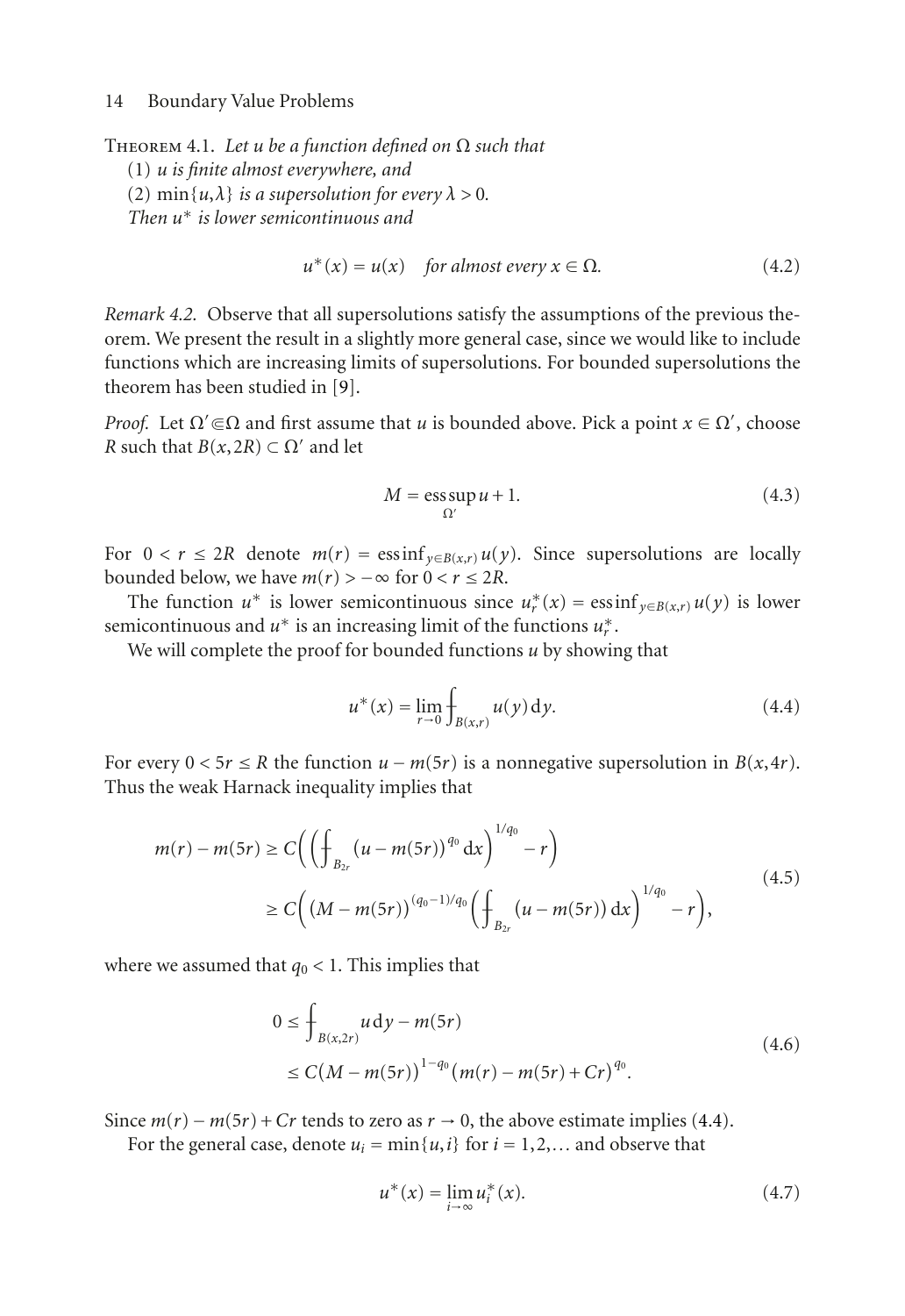To see that  $u = u^*$  almost everywhere, consider the sets

$$
E = \{x \in \Omega : u(x) < \infty, u^*(x) \neq u(x)\},
$$
\n
$$
F = \{x \in \Omega : u(x) = \infty, u^*(x) \neq u(x)\}.
$$
\n(4.8)

Then  $|F| = 0$  since *u* is assumed to be finite almost everywhere. For the set *E* we have  $E$  ⊂ ∪*<sub>i</sub>E<sub>i</sub>*, where

$$
E_i = \{x \in \Omega : u_i^*(x) \neq u_i(x)\},\tag{4.9}
$$

 $|E_i| = 0$  by the first part of the theorem, and the claim follows.  $\Box$ 

<span id="page-14-0"></span>Our next goal is to obtain estimates for the singular set of a supersolution. To this end, we derive two Caccioppoli-type estimates for a supersolution.

Lemma 4.3. *Let <sup>u</sup> be a nonnegative supersolution in <sup>B</sup>*4*R, <sup>η</sup>* <sup>∈</sup> *<sup>C</sup>*<sup>∞</sup> <sup>0</sup> (*B*4*R*) *such that* <sup>0</sup> <sup>≤</sup> *<sup>η</sup>* <sup>≤</sup> <sup>1</sup> *and*  $\gamma < \gamma_0 < 0$ . Then there is a constant C depending on p and  $\gamma_0$  such that

$$
\int_{B_{4R}} |\nabla u|^{p(x)} \eta^{p_{B_{4R}}} u^{\gamma-1} dx \le C \int_{B_{4R}} u^{\gamma+p(x)-1} |\nabla \eta|^{p(x)} dx.
$$
 (4.10)

*Proof.* Denote  $u_k = u + 1/k$ . Testing with  $\eta^{p_{\hat{u}_{4R}}} u_k^{\gamma}$  gives

$$
\int_{B_{4R}} |\nabla u|^{p(x)} \eta^{p_{B_{4R}}^+} u_k^{\gamma-1} dx \le C \int_{B_{4R}} u_k^{\gamma+p(x)-1} |\nabla \eta|^{p(x)} dx \tag{4.11}
$$

as in the proof of inequality  $(3.11)$  in [Lemma 3.2.](#page-3-1) *u*  $\chi_k^{\gamma-1} \to u^{\gamma-1}$  monotonically as  $k \to \infty$ , and similarly  $u_k^{\gamma-1+p(x)} \to u^{\gamma-1+p(x)}$  monotonically when  $\gamma - 1 + p(x) < 0$ . If  $\gamma - 1 + p(x) \ge 0$ 0, we have

$$
u_k^{\gamma - 1 + p(x)} |\nabla \eta|^{p(x)} \le C(1 + u^{\gamma - 1 + p(x)}) |\nabla \eta|^{p(x)} \le C(2 + u^{p(x)}) |\nabla \eta|^{p(x)}.
$$
\n(4.12)

since *γ* is negative. Now we can let  $k \to \infty$  in the above inequality, obtaining the claim by the monotone converge theorem and the dominated converge theorem. the monotone converge theorem and the dominated converge theorem.

In the following two theorems, *q* is an exponent such that  $1 < q < n/(n-1)$ ,  $s > p_{B_{4R}}^+$  –<br>and  $a_0 > 0$  is an exponent for which the weak Harnack inequality holds for the *p*<sub>→</sub> and *q*<sub>0</sub> > 0 is an exponent for which the weak Harnack inequality holds for the function under consideration function under consideration.

<span id="page-14-1"></span>THEOREM 4.4. Let *u* be a nonnegative supersolution in  $B_{4R}$ ,  $B_{2r} \subset B_{4R}$ ,  $\gamma < \gamma_0 < 0$ ,  $\eta \in$  $C_0^{\infty}(B_{4R})$  *such that*  $0 \le \eta \le 1$  *and*  $|\nabla \eta| \le C/r$ *. Then* 

$$
\int_{B_r \cap \{u \le \lambda\}} |\nabla u|^{p(x)} \eta^{p_{B_{4R}}^+} dx \le C \lambda^{1-\gamma} r^{n-p_{B_{2r}}} \left( \underset{B_r}{\text{essinf}} u + r \right)^{(\gamma - 1 + p_{B_{2r}}^-)}, \tag{4.13}
$$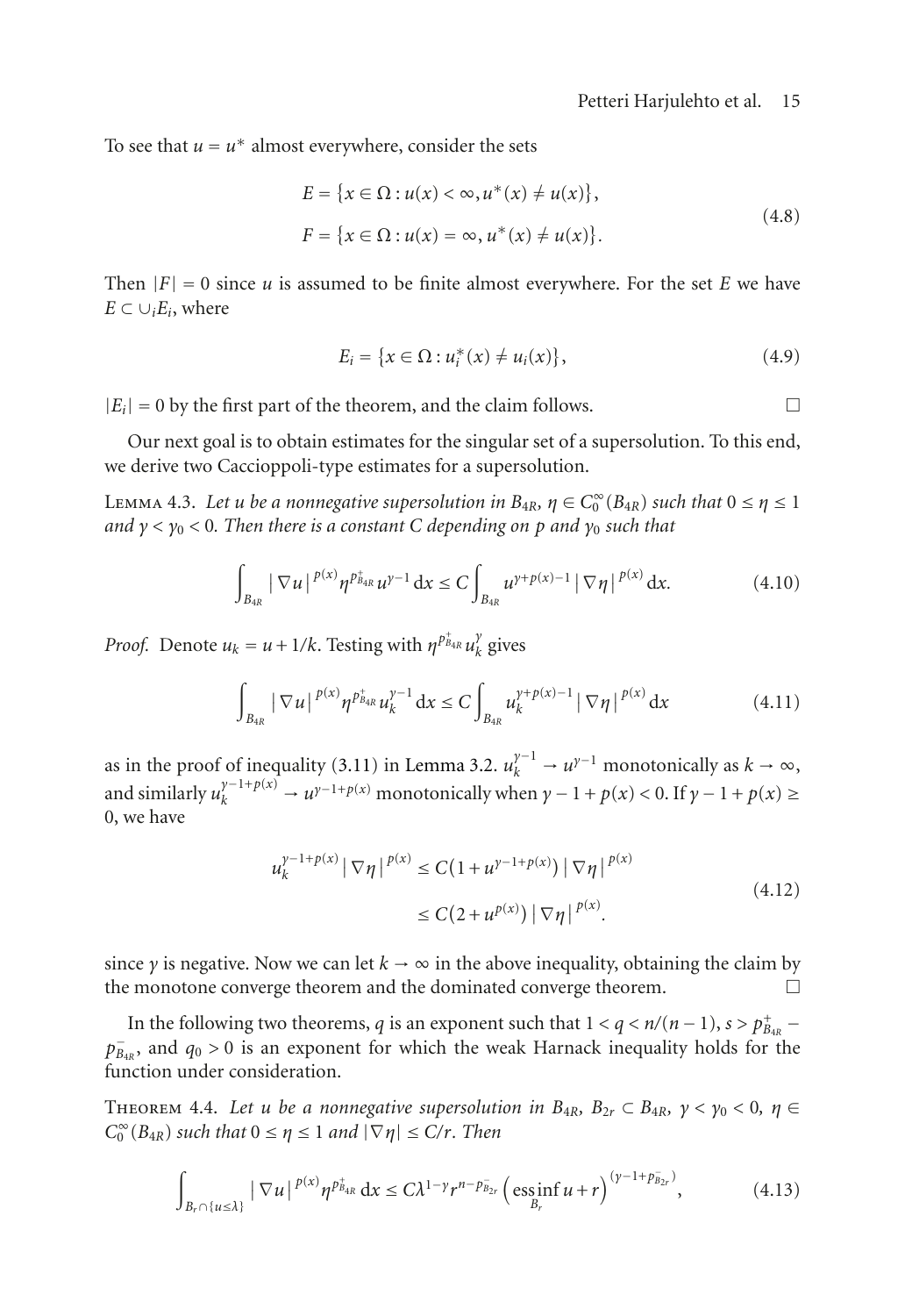where  $\gamma$  is chosen so that  $q_0 \geq q(\gamma - 1 + p_{B_{2r}}^-) > 0$  and the constant C depends on n, p,  $\gamma_0$ ,<br>and the I<sup>q's(R</sup>+p)-norm of u and the  $L^{q's}(B_{4R})$ -norm of  $u$ .

*Proof.* We have  $u/\lambda \leq 1$  whenever  $u \leq \lambda$ . Using this fact, Lemmas [3.3,](#page-5-2) [3.4,](#page-5-1) and [4.3,](#page-14-0) the Hölder inequality, and the weak Harnack inequality we obtain

$$
\int_{B_{r} \cap \{u \leq \lambda\}} |\nabla u|^{p(x)} \eta^{p_{B_{4R}}} dx
$$
\n
$$
\leq \int_{B_{r} \cap \{u \leq \lambda\}} \left(\frac{u}{\lambda}\right)^{\gamma-1} |\nabla u|^{p(x)} \eta^{p_{B_{4R}}} dx
$$
\n
$$
\leq C\lambda^{1-\gamma} \int_{B_{2r}} u^{\gamma+p(x)-1} |\nabla \eta|^{p(x)} dx
$$
\n
$$
\leq C\lambda^{1-\gamma} r^{-p_{B_{2r}}} \int_{B_{2r}} u^{\gamma-1+p(x)} dx
$$
\n
$$
\leq C\lambda^{1-\gamma} r^{n-p_{B_{2r}}} \left(\int_{B_{2r}} u^{q'(p(x)-p_{B_{2r}})} dx\right)^{1/q'} \left(\int_{B_{2r}} u^{q(y-1+p_{B_{2r}})} dx\right)^{1/q}
$$
\n
$$
\leq C\lambda^{1-\gamma} r^{n-p_{B_{2r}}} \left(1 + ||u||_{L^{q'(p_{B_{4R}}(p_{B_{4R}}))}^{q'(p_{B_{4R}}(p_{B_{4R}}))}\right)^{1/q'} \left(\int_{B_{2r}} u^{q(y-1+p_{B_{2r}})} dx\right)^{1/q}
$$
\n
$$
\leq C\lambda^{1-\gamma} r^{n-p_{B_{2r}}} \left(\operatorname{essinf}_{B_{r}} u + r\right)^{(\gamma-1+p_{B_{2r}})}.
$$
\n
$$
\square
$$

The Sobolev  $p(\cdot)$ -capacity of a set  $E \subset \mathbb{R}^n$  is defined as

$$
C_{p(\cdot)}(E) = \inf \int_{\mathbb{R}^n} \left( |u(x)|^{p(x)} + |\nabla u(x)|^{p(x)} \right) dx, \tag{4.15}
$$

where the infimum is taken over the set of admissible functions

$$
S_{p(\cdot)}(E) = \{ u \in W^{1,p(\cdot)}(\mathbb{R}^n) : u \ge 1 \text{ in an open set containing } E \}. \tag{4.16}
$$

<span id="page-15-0"></span>This definition gives a Choquet capacity; for this and other properties of  $C_{p(\cdot)}$ , see [\[10\]](#page-18-7).

The following theorem is our main result.

Theorem 4.5. *Let u be a nonnegative function such that*

(1) *u is lower semicontinuous,*

- (2)  $\min\{u,\lambda\}$  *is a supersolution for each*  $\lambda > 0$ *, and*
- (3)  $u \in L^t_{loc}(\Omega)$  *for some t* > 0*.*

*Denote*

$$
E_{\lambda} = \{x \in B(x_0, r) : u(x) > \lambda\},\tag{4.17}
$$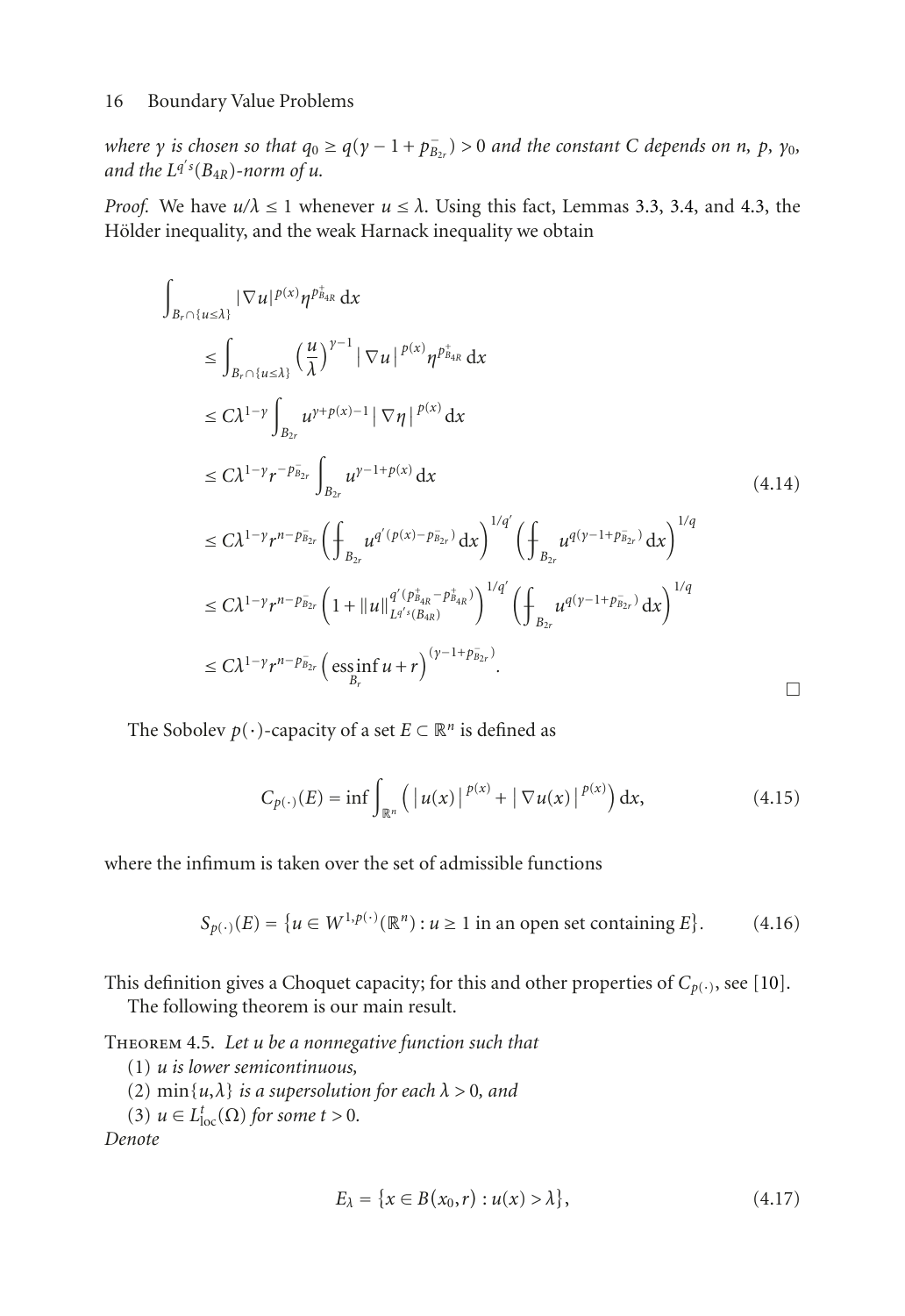*where*  $B(x_0, r)$  *is a ball with*  $B_{4r} = B(x_0, 4r) \in \Omega$ *. Then* 

$$
C_{p(\cdot)}(E_{\lambda}) \le Cr^{n-p_{B_{2r}}^{-}} \lambda^{-q_0/q} \Big(\inf_{B_r} u+r\Big)^{q_0/q}, \tag{4.18}
$$

*where the constant C depends on p, n, and the L<sup>t</sup>* (*B*4*r*)*-norm of <sup>u</sup>.*

*Remark 4.6.* (1) Observe that all supersolutions satisfy the assumptions of the previous theorem.

(2) For constant  $p(\cdot)$ , the class of functions which satisfy (1)–(3) is called *p*superharmonic functions. This is a strictly bigger class of functions than supersolutions. Indeed, the nonlinear counterpart of a fundamental solution is the prime example of such a function.

*Proof.* Denote  $u_{\lambda} = \min\{u, \lambda\}$  and choose  $\varphi \in C_0^{\infty}(B(x_0, 2r))$  such that  $0 \le \varphi \le 1$ ,  $\varphi = 1$  in  $B(x_0, r)$  and  $|\nabla \varphi| \le C/r$  for sufficiently small radii r we can choose in *B*( $x_0$ ,*r*), and  $|\nabla \varphi|$  ≤ *C*/*r*. For sufficiently small radii *r*, we can choose

$$
q_0 = \frac{C}{C + ||u||_{L^t(B_{4R})}^{\frac{1}{p_{B_{4R}}^+} - p_{B_{4R}}^-}}
$$
(4.19)

since we can take  $q's = t$  with a suitable choice of  $s > p_{B_4r}^+ - p_{B_4r}^-$ . Then the weak Harnack<br>inequality holds for *u*, with an exponent and a constant independent of  $\lambda$ . Eurther we  $B_{4r}$  is the matrix  $\frac{1}{4}$  **b**  $\frac{1}{2}$  is the matrix of *u<sub>λ</sub>* with an exponent and a constant independent of *λ*. Further, we choose the parameter *v* in Theorem *A A* so that  $a_2/a = v - 1 + p$ . This is always possib choose the parameter *γ* in [Theorem 4.4](#page-14-1) so that  $q_0/q = \gamma - 1 + p_{B_{2r}}^-$ . This is always possible, since we can take a smaller *d*<sub>2</sub> if necessary since we can take a smaller  $q_0$  if necessary.

Since *u* is lower semicontinuous, the set  $E_\lambda$  is open. Further,  $u_\lambda \varphi / \lambda = 1$  in  $E_\lambda$ , so we can test the capacity of  $E_\lambda$  with  $u_\lambda \varphi / \lambda$ . This gives

$$
C_{p(\cdot)}(E_{\lambda}) \le \int_{B(x_0,2r)} \left( \left| \frac{u_{\lambda} \varphi}{\lambda} \right|^{p(x)} + \left| \frac{\nabla (u_{\lambda} \varphi)}{\lambda} \right|^{p(x)} \right) dx
$$
  
 
$$
\le \lambda^{-p_{B_{2r}}} \int_{B(x_0,2r)} \left( |u_{\lambda} \varphi|^{p(x)} + |\nabla (u_{\lambda} \varphi)|^{p(x)} \right) dx.
$$
 (4.20)

For the first term in the integral above we have by the Hölder inequality, [Lemma 3.4,](#page-5-1) and the weak Harnack inequality that

$$
\int_{B(x_0,2r)} |u_{\lambda}|^{p(x)} dx = Cr^n \int_{B(x_0,2r)} |u_{\lambda}|^{p(x)-p_{B_{2r}}} |u_{\lambda}|^{p_{B_{2r}}} dx
$$
\n
$$
\leq Cr^n \Big( \int_{B(x_0,2r)} |u_{\lambda}|^{q'(p(x)-p_{B_{2r}})} \Big)^{1/q'} \Big( \int_{B(x_0,2r)} |u_{\lambda}|^{qp_{B_{2r}}} dx \Big)^{1/q}
$$
\n
$$
\leq Cr^n \Big( 1 + ||u||_{L^{q'}(B_{4r})}^{q'(p_{B_{4r}}^+ - p_{B_{4r}}^-)} \Big) \Big( \int_{B(x_0,2r)} |u_{\lambda}|^{qp_{B_{2r}}} dx \Big)^{1/q}
$$
\n
$$
\leq Cr^n \lambda^{p_{B_{2r}}^+ - q_0/q} \Big( \int_{B(x_0,2r)} |u_{\lambda}|^{q_0} dx \Big)^{1/q}
$$
\n
$$
\leq Cr^n \lambda^{p_{B_{2r}}^+ - q_0/q} \Big( \inf_{B(x_0,r)} u + r \Big)^{q_0/q}.
$$
\n(4.21)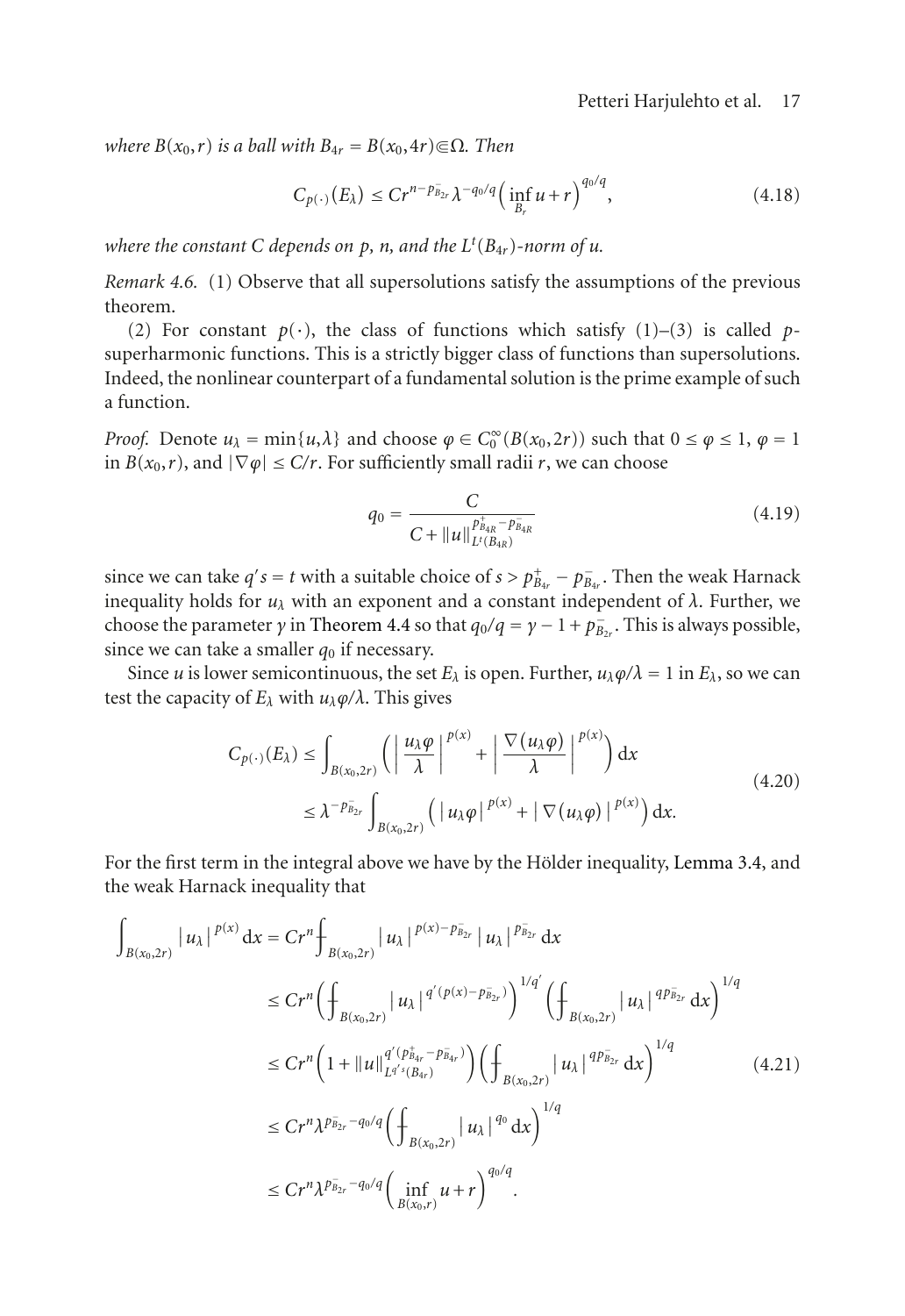For the second term, we get by the product rule

$$
|\nabla(u_{\lambda}\varphi)|^{p(x)} \leq C(|\varphi\nabla u_{\lambda}|^{p(x)} + |u_{\lambda}\nabla\varphi|^{p(x)}).
$$
 (4.22)

Using [Lemma 3.3](#page-5-2) and estimating the average of  $|u_\lambda|^{p(x)}$  as above we have

$$
\int_{B(x_0,2r)} |u_{\lambda} \nabla \varphi|^{p(x)} dx \le Cr^{n-p_{\bar{B}_{2r}}} \left( \int_{B(x_0,2r)} |u_{\lambda}|^{p(x)} dx \right)
$$
\n
$$
\le Cr^{n-p_{\bar{B}_{2r}}} \lambda^{p_{\bar{B}_{2r}}-q_0/q} \left( \inf_{B(x_0,r)} u + r \right)^{q_0/q} .
$$
\n(4.23)

We estimate the remaining term by using [Theorem 4.4.](#page-14-1) To this end, choose a function *η* ∈ *C*<sup>∞</sup><sub>0</sub><sup>*(B*<sub>3*r*</sub>) such that 0 ≤ *η* ≤ 1, *η* = 1 in *B*(*x*<sub>0</sub>,2*r*), and  $|\nabla \eta|$  ≤ *C*/*r*. Then</sup>

$$
\int_{B(x_0, 2r)} |\varphi \nabla u_{\lambda}|^{p(x)} dx \le \int_{B(x_0, 2r)} |\nabla u_{\lambda}|^{p(x)} dx
$$
  
= 
$$
\int_{B(x_0, 2r)} |\nabla u_{\lambda}|^{p(x)} \eta^{p_{a_r}^+} dx
$$
  

$$
\le C \lambda^{1-\gamma} r^{n-p_{a_{2r}}} \Big( \inf_{B_r} u + r \Big)^{q(y-1+p_{a_{2r}}^-)}.
$$
 (4.24)

Combining the above estimates we have

$$
C_{p(\cdot)}(E_{\lambda}) \le Cr^{n-p_{B_{2r}}} \left(\lambda^{-q_0/q} + \lambda^{1-\gamma-p_{B_{2r}}} \right) \left(\inf_{B_r} u + r\right)^{q_0/q}.
$$
 (4.25)

Now our choice of *γ* gives the claim.  $\Box$ 

The previous result implies that the singularity set of a supersolution is of zero capacity.

Corollary 4.7. *For functions u satisfying the assumptions of [Theorem 4.5,](#page-15-0)*

$$
C_{p(\cdot)}(\{x \in \Omega : u(x) = \infty\}) = 0. \tag{4.26}
$$

*Proof.* Fix a ball  $B(x_0, r)$  as in [Theorem 4.5](#page-15-0) and let

$$
E_i = \{x \in B(x_0, r) : u(x) > i\}, \quad i = 1, 2, \dots,
$$
  

$$
E = \{x \in B(x_0, r) : u(x) = \infty\}.
$$
 (4.27)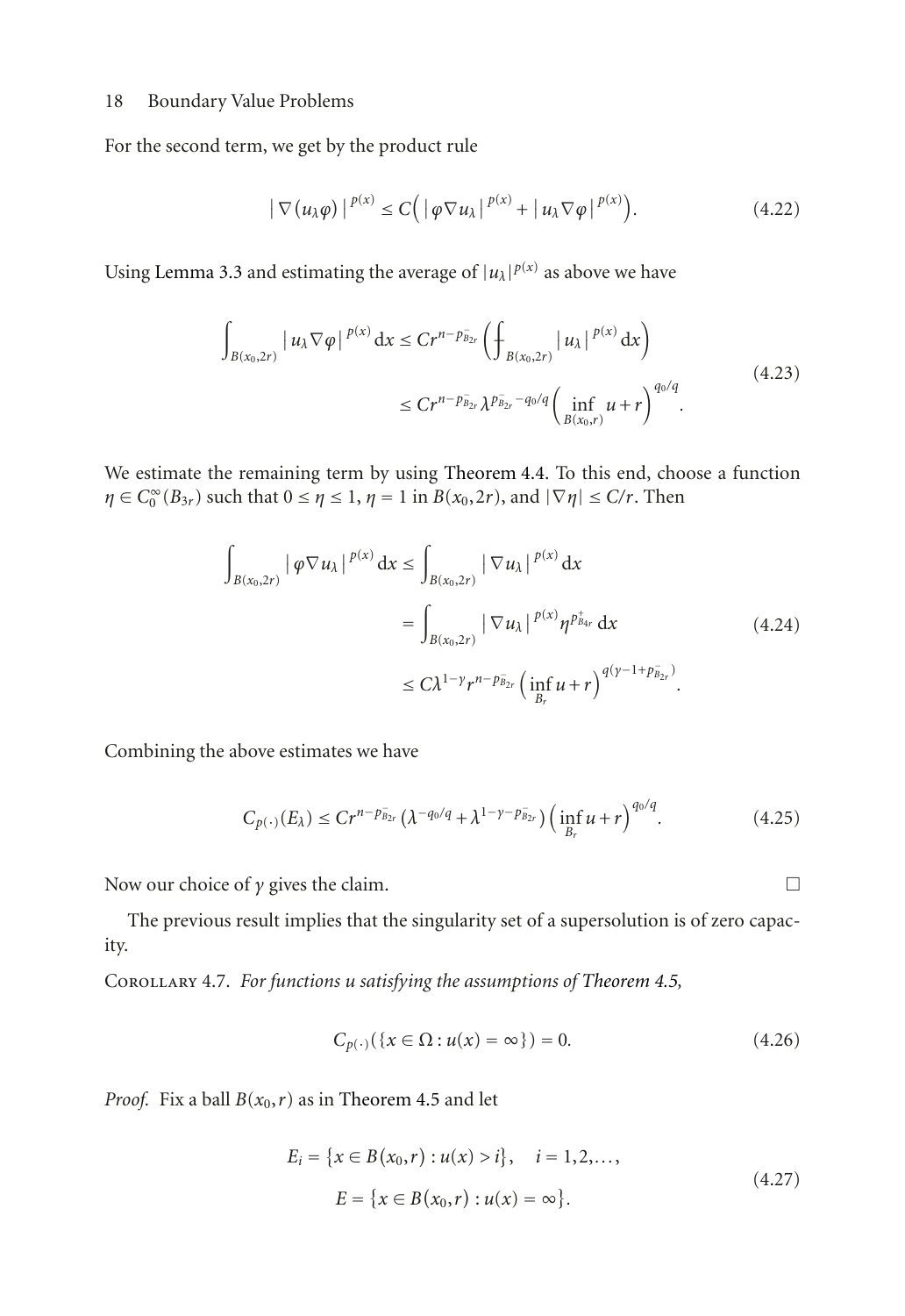Since  $E = \bigcap_i E_i$  and  $E_1 \supset E_2 \supset \cdots$ , we get by the monotonicity of the capacity and [Theorem 4.5](#page-15-0) that

<span id="page-18-15"></span>
$$
C_{p(\cdot)}(E) \le \lim_{i \to \infty} C_{p(\cdot)}(E_i) = 0.
$$
\n(4.28)

Since Ω can be covered by a countable number of balls for which [\(4.28\)](#page-18-15) holds, the subadditivity of the capacity implies the claim.  $\Box$ 

## <span id="page-18-1"></span><span id="page-18-0"></span>**References**

- [1] V. V. Zhikov, "On some variational problems," *Russian Journal of Mathematical Physics*, vol. 5, no. 1, pp. 105–116 (1998), 1997.
- <span id="page-18-2"></span>[2] E. Acerbi and N. Fusco, "A transmission problem in the calculus of variations," *Calculus of Variations and Partial Differential Equations*, vol. 2, no. 1, pp. 1–16, 1994.
- [3] E. Acerbi and N. Fusco, "Partial regularity under anisotropic (*p*,*q*) growth conditions," *Journal of Differential Equations*, vol. 107, no. 1, pp. 46–67, 1994.
- [4] E. Acerbi and G. Mingione, "Regularity results for a class of functionals with non-standard growth," *Archive for Rational Mechanics and Analysis*, vol. 156, no. 2, pp. 121–140, 2001.
- [5] P. Marcellini, "Regularity of minimizers of integrals of the calculus of variations with nonstandard growth conditions," *Archive for Rational Mechanics and Analysis*, vol. 105, no. 3, pp. 267– 284, 1989.
- <span id="page-18-3"></span>[6] P. Marcellini, "Regularity and existence of solutions of elliptic equations with *p*,*q*-growth conditions," *Journal of Differential Equations*, vol. 90, no. 1, pp. 1–30, 1991.
- <span id="page-18-4"></span>[7] Yu. A. Alkhutov, "The Harnack inequality and the Hölder property of solutions of nonlinear elliptic equations with a nonstandard growth condition," *Differential Equations*, vol. 33, no. 12, pp. 1651–1660, 1726, 1997.
- <span id="page-18-5"></span>[8] X. Fan and D. Zhao, "A class of De Giorgi type and Hölder continuity," *Nonlinear Analysis*, vol. 36, no. 3, pp. 295–318, 1999.
- <span id="page-18-6"></span>[9] Yu. A. Alkhutov and O. V. Krasheninnikova, "Continuity at boundary points of solutions of quasilinear elliptic equations with a nonstandard growth condition," *Izvestiya Rossijskoj Akademii Nauk. Seriya Matematicheskaya*, vol. 68, no. 6, pp. 3–60, 2004 (Russian), English translation in Izvestiya: Mathematics 68 (2004), no. 6, 1063–1117.
- <span id="page-18-7"></span>[10] P. Harjulehto, P. Hästö, M. Koskenoja, and S. Varonen, "Sobolev capacity on the space *W*<sup>1,*p*(·)</sup>( $\mathbb{R}^n$ )," *Journal of Function Spaces and Applications*, vol. 1, no. 1, pp. 17–33, 2003.<br>*I* Heinonen T Kilpeläinen and O Martio Nonlinear Potential Theory of Degenerat
- <span id="page-18-8"></span>[11] J. Heinonen, T. Kilpeläinen, and O. Martio, *Nonlinear Potential Theory of Degenerate Elliptic Equations*, Oxford Mathematical Monographs, The Clarendon Press, Oxford University Press, New York, 1993.
- <span id="page-18-9"></span>[12] P. Lindqvist, "On the definition and properties of *p*-superharmonic functions," *Journal fur die reine und angewandte Mathematik*, vol. 365, pp. 67–79, 1986.
- <span id="page-18-10"></span>[13] J. Musielak, *Orlicz Spaces and Modular Spaces*, vol. 1034 of *Lecture Notes in Mathematics*, Springer, Berlin, 1983.
- <span id="page-18-11"></span>[14] O. Kováčik and J. Rákosník, "On spaces  $L^{p(x)}$  and  $W^{1,p(x)}$ ," Czechoslovak Mathematical Journal, vol. 41(116), no. 4, np. 592–618, 1991 vol. 41(116), no. 4, pp. 592–618, 1991.
- <span id="page-18-12"></span>[15] X. Fan and D. Zhao, "On the spaces  $L^{p(x)}(\Omega)$  and  $W^{m,p(x)}(\Omega)$ ," *Journal of Mathematical Analysis*<br>and Applications vol. 263, no. 2, np. 424–446, 2001 *and Applications*, vol. 263, no. 2, pp. 424–446, 2001.
- <span id="page-18-13"></span>[16] P. Harjulehto, "Variable exponent Sobolev spaces with zero boundary values," preprint, [http://www.math.helsinki.fi/analysis/varsobgroup.](http://www.math.helsinki.fi/analysis/varsobgroup)
- <span id="page-18-14"></span>[17] P. Hästö, "On the density of smooth functions in variable exponent Sobolev space," to appear in Revista Matemática Iberoamericana.